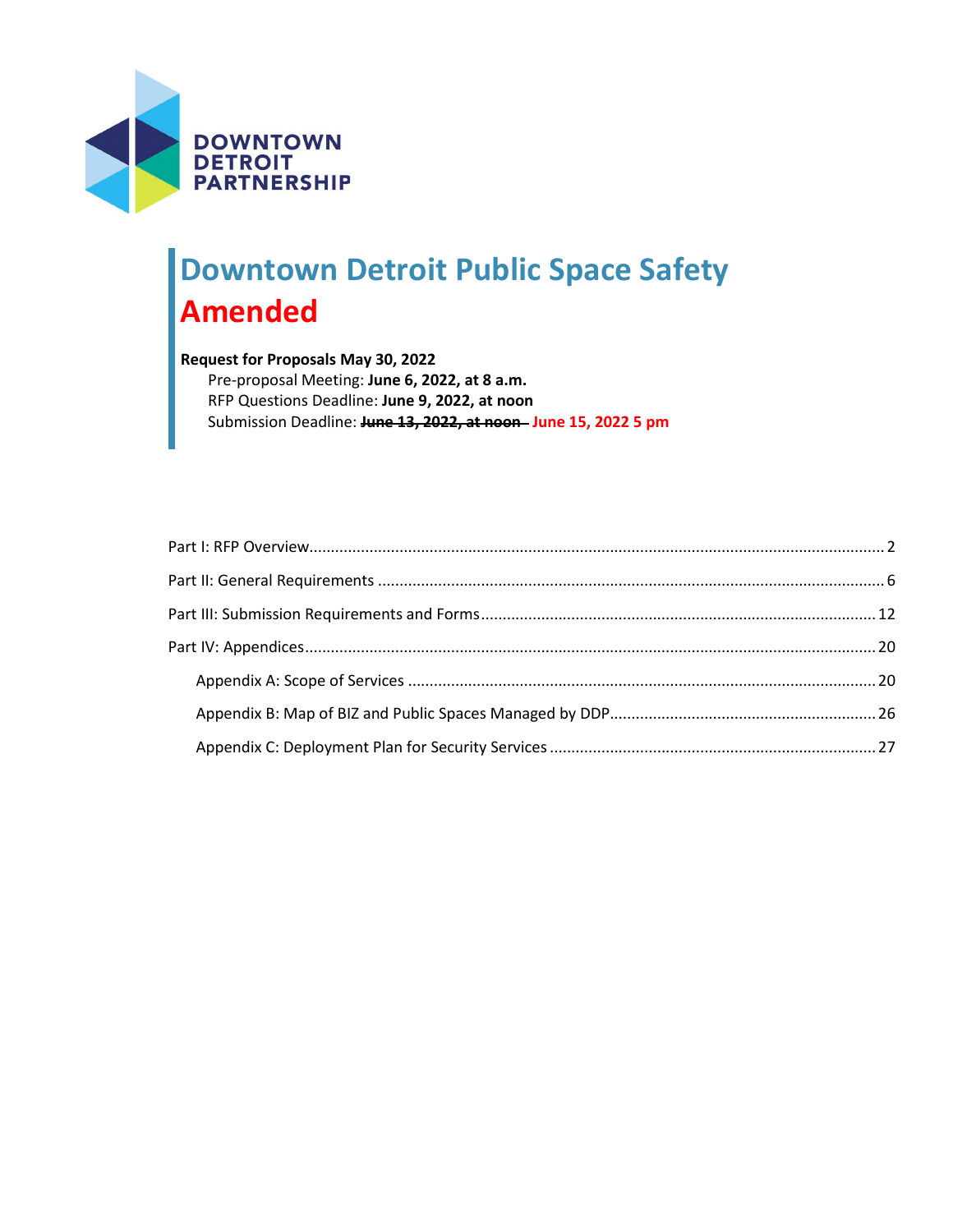# <span id="page-1-0"></span>**Part I: RFP Overview**

#### **1.1 Invitation**

The Downtown Detroit Partnership ("DDP") is pleased to invite you to submit a Proposal in response to this Request for Proposals ("RFP"). DDP is seeking a trusted partner to deliver high quality public space safety services in Downtown Detroit. DDP intends to contract for private security officers to greet Downtown patrons and monitor and secure events and public spaces managed, maintained, and/or programmed by DDP. The purpose is to protect public space assets, to ensure the physical safety of Downtown residents, workers, and visitors, and to create a welcoming and enjoyable environment for patrons.

The Services to be performed are defined and outlined below, along with the anticipated dates for execution of a contract with the Vendor, if one or more is selected pursuant to this RFP, a form of which is attached hereto (the "Contract" or "Contract Draft"), and the anticipated Contract Term.

This RFP is a qualifications-based selection process. DDP will evaluate the Proposals and, subject to the responses to this RFP, DDP will select a Vendor or Vendors to provide the Services.

The Vendor will commence the Services upon execution of the Contract by and between the Vendor and the Detroit 300 Conservancy ("D300"). D300 will contract with the Vendor for the Services in its role as an affiliate of DDP. Given the limited role of D300, the remaining provisions of this RFP generally will not refer separately to D300 and DDP, but rather will refer merely to DDP, except where the context dictates otherwise. These references shall be deemed to refer to D300, DDP, or both, as the context may require. The attached Contract is a draft form subject to further review and revision by DDP prior to execution. DDP shall not be bound to the terms of any aspect of the Contract Draft, and the final acceptance of any successful proposal shall be subject to, and contingent upon, the negotiation between the parties of a Contract in form and substance acceptable to DDP. **Nevertheless, you should review the Contract Draft and be familiar with all the terms and conditions set forth therein prior to submitting your proposal. Any requested exceptions and/or revisions must be noted in your Proposal.**

DDP reserves the right, in its discretion, from time to time, to postpone the date for submission and opening of proposals. In the event of a postponement, **potential vendors who have submitted a Statement of Interest to proposals@downtowndetroit.org will be notified by email to the email address provided in the Statement of Interest.** Any proposal submitted prior to such notice may be withdrawn without prejudice.

#### **1.2 RFP Summary**

**1.2.1 In General.** The purpose of the RFP is to demonstrate the background, qualifications, competence, capability, and capacity of the security company ("Vendor") to undertake the public safety, greeting and hospitality services for DDP. This summary of terms, deadlines and requirements specific to the RFP is set forth for your immediate reference and convenience only. It does not set forth all of the requirements of this RFP but should be read in conjunction with the General Requirements, the Submission Requirements, and the Appendices to the RFP.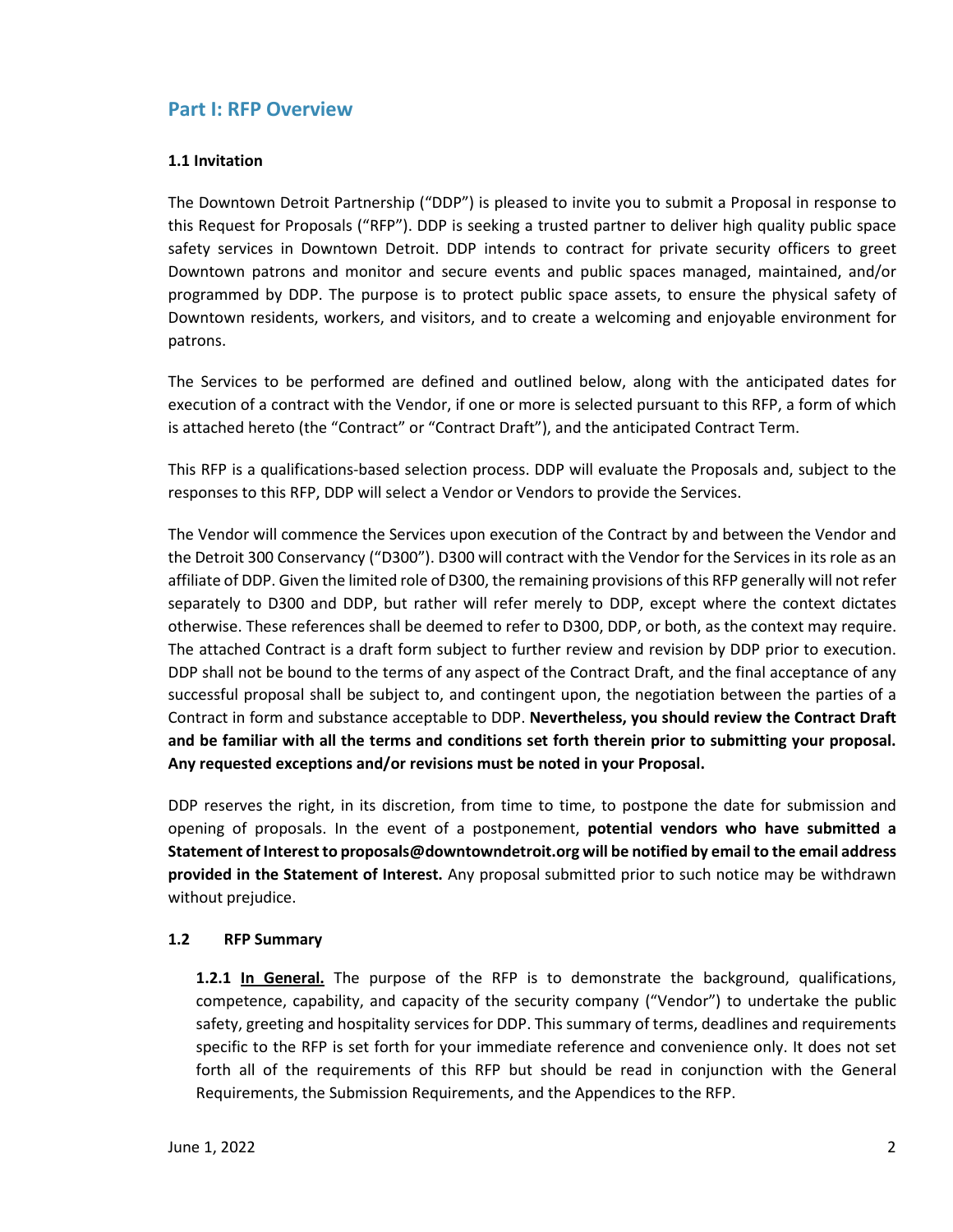### **1.2.1.1 Vendor Information and Qualifications**

**1.2.1.1.1 Type of Vendor:** Licensed provider of security services for Downtown public spaces and/or events managed by DDP and its affiliates

**1.2.1.1.2 Vendor Team:** The Vendor shall retain, supervise, and coordinate the activities of as few or as many sub-contractors as necessary to provide the Services described herein (the lead Vendor and sub-contractors, shall be collectively referred to as the "Vendor Team"). DDP shall award one or more contracts for management and oversight of all functions described in the Scope of Services (Appendix A, Exhibit 1) of the RFP. An interested party may partner with other firms that offer complementary services in order to provide the full spectrum of services required. If a partnership is established, Vendor must indicate a primary contracting entity and designate the other(s) as a subcontractor(s).

**1.2.1.1.3 Minimum Qualifications Required:** DDP will only consider proposals from Vendors or Vendor Teams that collectively demonstrate the following experience:

- 1. A minimum of five (5) years' experience operating security in public spaces in an urban business improvement district/zone, airport, major shopping mall or campus used by the general public, and
- 2. Demonstrated experience securing events open to the public that draw crowds in excess of 25,000 people, preferably multiple venues operating simultaneously, and
- 3. Duly licensed by the State of Michigan or the ability to perform work in accordance with all governing local authorities and to the satisfaction of those authorities.

#### **1.2.2 RFP Schedule.**

| <b>Release RFP</b>                                 | Monday, May 30, 2022                |
|----------------------------------------------------|-------------------------------------|
| Submit Statement of Interest and Pre-Proposal RSVP | Thursday, June 2, 2022              |
| Pre-Proposal Meeting with Site Visit               | Monday, June 6, 2022, at 8 a.m.     |
| Deadline for Receipt of Questions                  | Thursday, June 9, 2022, at noon.    |
| Addendum Release (If required)                     | Friday, June 10, 2022               |
| PROPOSAL DUE                                       | Monday, June 13, 2022, at noon      |
|                                                    | Wednesday, June 15, 2022 5pm        |
| Interviews (if required)                           | Week of June 13, 2022 June 20, 2022 |
| <b>Contract Award</b>                              | On or about June 30, 2022           |

**1.2.3 Proposal Submission and Questions**. Questions on the RFP and proposal submissions shall be directed to:

DDP RFP MANAGER (a.k.a. "CONTACT PERSON"): DeShawn Singleton, BIZ Project Manager One Campus Martius, Suite 380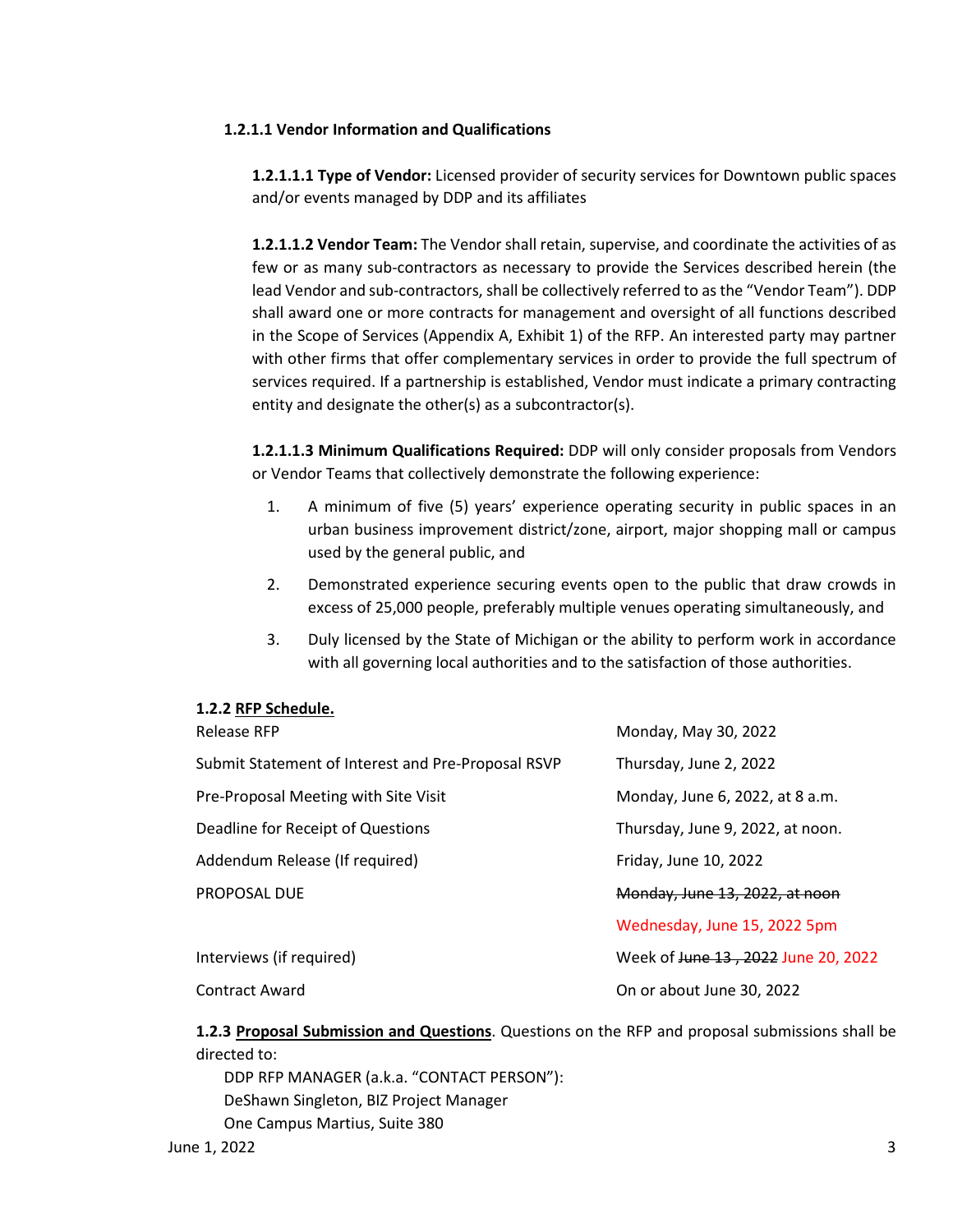Detroit, MI 48226 [Proposals@downtowndetroit.org](mailto:deshawn.singleton@downtowndetroit.org) with a copy to:

deshawn.singleton@downtowndetroit.org

**1.2.4 Statement of Interest.** All interested respondents (each, a "Respondent") are encouraged to send a brief Statement of Interest and any preliminary questions to the DDP Contact Person via email (indicate "PUBLIC SPACE SAFETY RFP" in subject line). Interested respondents who **submit a Statement of Interest by June 2, 2022** as indicated will receive electronic notifications regarding this RFP process if any are issued.

**1.2.5 Pre-proposal Meeting and Site Visit (RSVP REQUESTED).** A pre-proposal meeting will be held on June 6, 2022, beginning at 8:00 a.m. at the Downtown Detroit Partnership, One Campus Martius, Suite 380, Detroit. **Please RSVP with the name of your company and representative or representatives attending to proposals@downtowndetroit.org so that you may be pre-registered with building security.** Responses to all preliminary questions and a list of firms attending the meeting will be provided to all firms that submit a Statement of Interest. Please dress prepared for a walking tour of several Downtown public spaces included within the Scope of Services. DDP may or may not provide transportation between sites.

All Respondents are required to visit the Public Spaces primarily and occasionally managed by DDP as indicated in (Appendix A) to familiarize themselves with site conditions and limitations. Respondents are welcome to visit during any time that the Public Spaces are open to the public so long as the dayto-day operations of DDP staff and vendors are not interrupted. Respondents MAY NOT request a guided tour or any information during any site visit besides that conducted during the Pre-Proposal Meeting. Submissions shall indicate knowledge and acceptance of site conditions, scope of work, and quality of work required. Attendance at the Pre-proposal Meeting, while not mandatory, is strongly encouraged.

**1.2.6 Questions.** Any questions regarding this RFP should be submitted via email ONLY to proposals@downtowndetroit.org by Thursday, June 9, 2022, at noon. Other than emails to proposals@downtowndetroit.org, respondents may not contact executives, managers, employees, or vendors of the DDP regarding the RFP and/or Security Services.

**1.2.7 Responses.** Responses to this RFP are due by 5pm on Wednesday, June 15, 2022, to proposals@downtowndetroit.org. Late, incomplete, and hand-delivered or mailed submittals may be rejected at DDP's sole discretion.

**1.2.8 Selection.** DDP will evaluate each Respondent's Submission based on the criteria as set forth herein. DDP may request additional information, clarifications, and/or an interview with one or more Respondents' Vendor Teams before entering a Contract for Services. The selected Respondent, if any, will be the Respondent whose proposal is most advantageous to DDP's goals.

**1.2.8.1 Selection Criteria:** Criteria on which DDP will base its selection may include, without limitation, the following: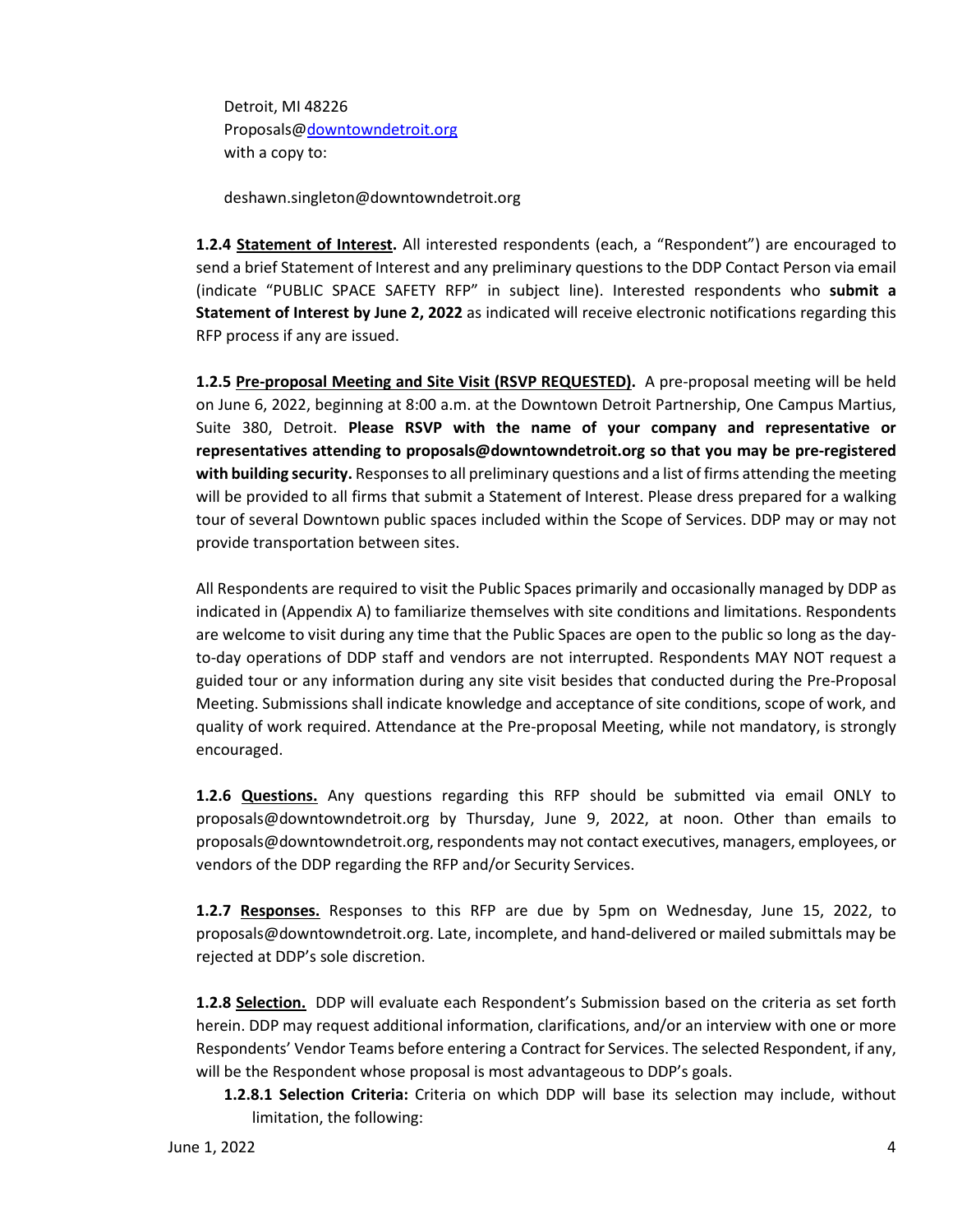**1.2.8.1.1** Evidence that the Vendor Team retains the capacity to perform the Scope of Services and has the experience described herein;

**1.2.8.1.2** Relevance of the Vendor Team's experience and reference submissions from current and former projects, with clear evidence of high quality service delivery, excellence, and creativity in contexts similar to the Scope of Services detailed herein; and

**1.2.8.1.3** Qualifications of the Vendor Team in the following areas:

- 1. Background and experience in performing requested services
- 2. Capability to deliver integrated services in and across geographic regions
- 3. Availability of resources and how engagement will be sourced
- 4. Recruiting staff and purchasing equipment and supplies with the objective of supporting locally based employees and companies
- 5. Demonstrated ability to perform outdoor public space security services including hiring, training, coordinating, scheduling, and management of professional staff, procurement of equipment and supplies, monitoring, reporting and general attention to detail
- 6. Working in highly visible public environments with accountability to multiple stakeholders
- 7. Providing services with a high level of customer service, including national best practices of monitoring and reporting
- 8. Devising innovative solutions to proactively address problems and flexibility in redesigning programs to be responsive to changing conditions over time
- 9. Implementing programs that recruit and train Detroit residents
- 10. Track record of innovation and ability to drive continuous improvement
- 11. Demonstrated record of excellent customer service with the ability to effectively and efficiently communicate with Client and respond to client concerns and ability to resolve problems quickly, creatively and effectively
- 12. Demonstration of quality management program
- 13. The terms under which the Respondent will commit its personnel and, as applicable, the personnel of the proposed Vendor Team members, without transfers or changes
- 14. Evidence of the Respondent's fiscal and corporate solvency with the ability to deliver services throughout the Contract Term, if requested
- 15. Understanding of the mission and goals of the DDP and its affiliates
- 16. Quality and thoroughness of Submittal
	- 17. Best financial value for DDP
	- 18. Work in the City of Detroit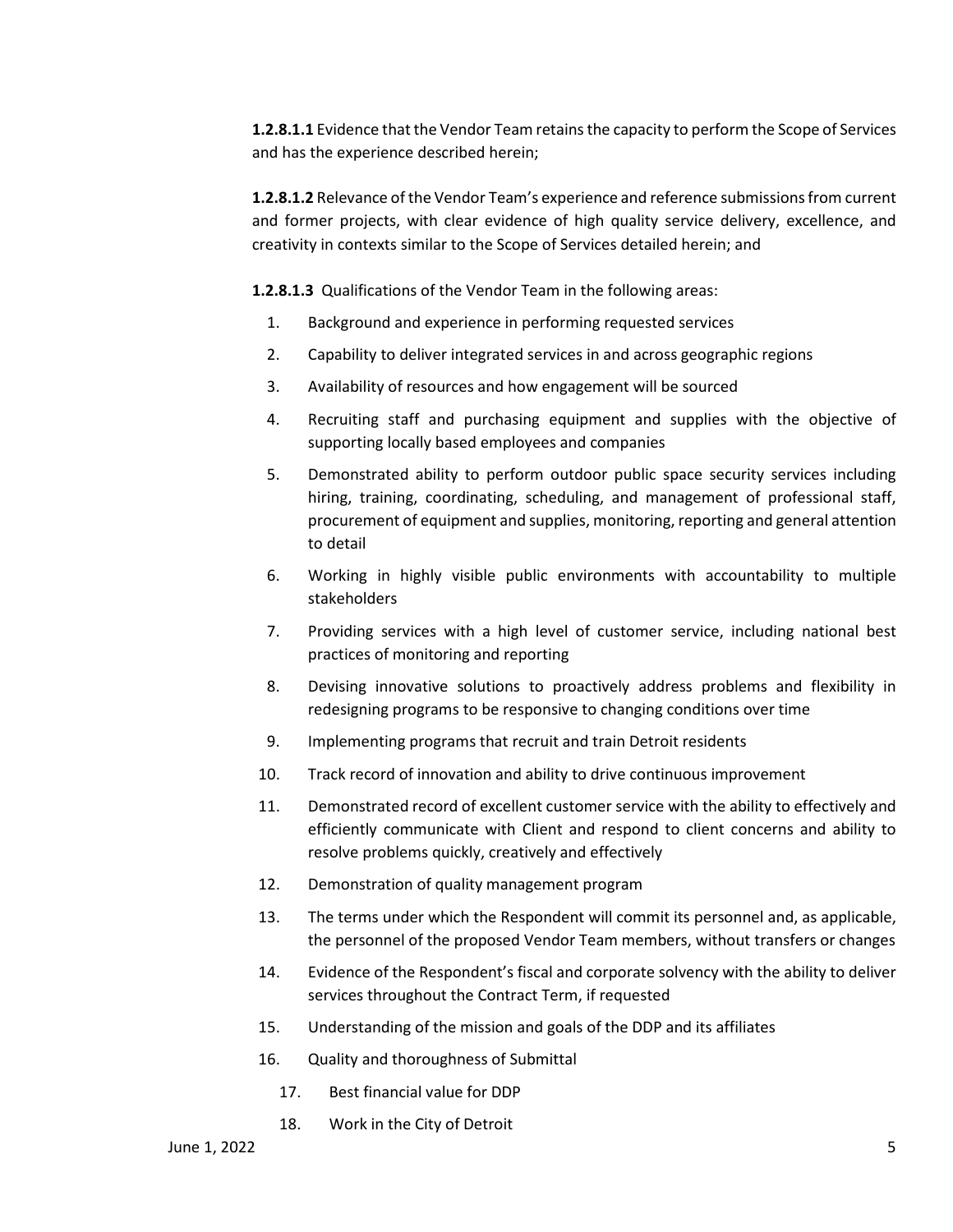- 19. Offices located in City of Detroit
- 20. Incorporating technology in deployment, staffing, training, operations.

**1.2.9 Contract Information.** DDP may at its sole discretion decline to make an award or award all or a part of the scope of work to one or more Vendor and is in no way bound to award the work to one Vendor or to the lowest price response. The anticipated contract execution date is on or about Wednesday, June 30, 2022. The anticipated contract period is for three years, to be evaluated for renewal on a yearly basis thereafter.

# <span id="page-5-0"></span>**Part II: General Requirements**

## **2.1 Services to be Performed**

This RFP is for the provision of Public Space Safety Services in several locations within the City of Detroit, Michigan. The Vendor shall perform the Services as described in the Scope of Services (Appendix A) pursuant to the terms of the proposed Contract (Appendix A). Prior to submitting your Submission, please be sure to review and fully understand the Scope of Services and the proposed Contract.

The Scope of Services will entail the design, implementation, maintenance and refinement of Public Space Safety Services in public spaces and/or for events managed by DDP or its affiliates or vendors. Areas are generally depicted in (Appendix A) but may be modified from time to time.

The proposal should include options to provide security for special events managed by DDP and by thirdparty event producers. The Scope of Services will also entail ongoing monitoring, reporting and program adjustments in order to provide the best program and customer service to the DDP and other stakeholders.

# **2.2 Staffing**

**2.2.1 Personnel**. The Vendor shall, at its own expense, employ all personnel and retain all Subcontractors (including the Subcontractors on the Vendor Team, if any) as required to perform the Services, and shall be solely responsible for their work, compensation, direction and conduct during the Contract Term. The Vendor and its Subcontractors will be expected to cooperate fully with DDP personnel. Respondents shall submit resumes of its personnel and those of its Subcontractors who will supervise the delivery of the Services. The Respondent, if selected, will be expected to use substantially the same personnel and Subcontractors described in the Submission to perform the Services. All personnel selected by the Vendor as required under the Contract shall be employees or approved Subcontractors of the Vendor and not of DDP.

**2.2.2 Subcontractors**. To the extent that the Vendor is authorized under the Contract to enter into subcontracts for specialized services in connection with the performance of the Services, such authorization shall be subject to the prior written approval by DDP of such Subcontractor (other than members of the Vendor Team which have been previously approved). The Vendor, and not DDP, will be responsible for the Subcontractor's work, acts and omissions. Respondents are directed to the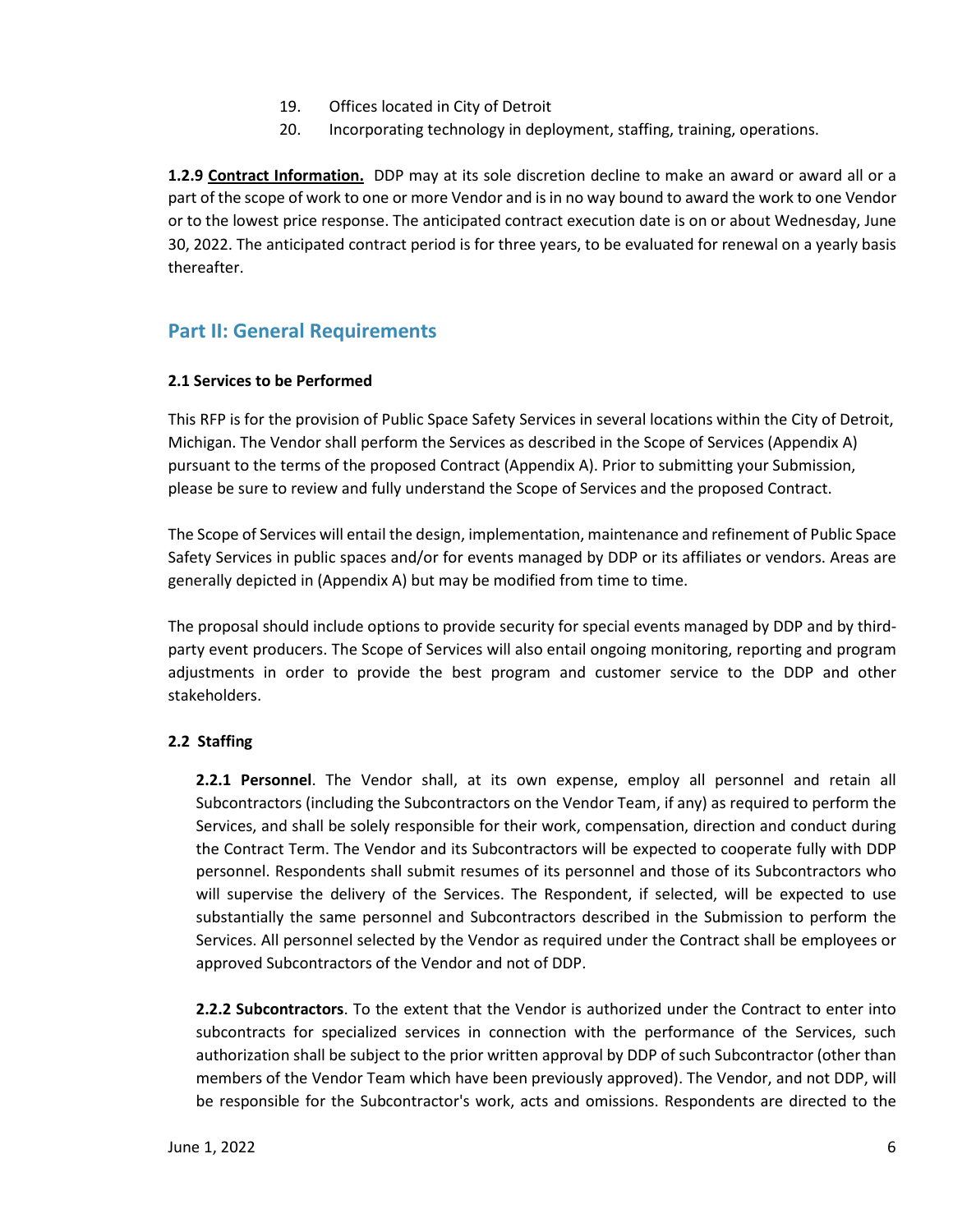Contract Draft for further information as to the requirements regarding subcontracting under the Contract.

**2.2.3 Person in Charge.** Respondent shall identify the member of the Vendor Team's staff who will have primary responsibility to supervise and coordinate the performance of the Services.

## **2.3 Compensation**

Subject to and in accordance with the final terms of the Contract, DDP shall compensate the selected Vendor as follows:

**2.3.1 In General.** Under the Contract, DDP will agree to pay to the Vendor the Compensation over the Contract Term to be negotiated between DDP and the selected Vendor. The Compensation shall be payable as provided in the Contract.

**2.3.2 Payments.** In order to receive payment for Services, the Vendor will be required to submit a monthly Invoice setting forth in detail, for the period for which payment is requested, the Services actually rendered during that period itemized by location and, where applicable, by event, and the amount of payment requested and due therefor. Invoices may not be submitted more than once per month. All Invoices shall be subject to DDP's review, verification and approval, and all payments shall be conditioned upon DDP's sole determination that all Services have been performed satisfactorily and in accordance with the terms of the Contract.

**2.3.3 Sales and Use Tax.** DDP is exempt from state and local sales and use tax. SUCH TAXES SHALL NOT BE INCLUDED IN PROPOSALS or in invoices submitted under the Contract, and, unless otherwise agreed in writing, Vendor shall pay any and all taxes, excises, assessments or other charges of any kind levied by any governmental authority in connection with the Contract and any Services provided thereunder including, but not limited to, any such governmental charges of any kind levied on the production, transportation, sale or lease of any equipment, supplies, materials or other property or services of any kind used or transferred in the performance of the Services. Vendor and all members of the Vendor Team shall hold DDP harmless from the payment of any and all such taxes, contributions, penalties, excises, assessments or other governmental charges. DDP will provide the selected Vendor with appropriate sales and use tax exemption certificate evidencing DDP's taxexempt status.

# **2.4. Contract Conditions**

**2.4.1 In General.** The acceptance of any proposal and selection of any Vendor shall be subject to, and contingent upon, the execution by DDP of a Contract substantially in the form of the Contract Draft annexed hereto. DDP shall not be bound to the terms of the Contract Draft but shall use such form as a basis of negotiating a final Contract with the selected Vendor, if any.

**2.4.2 Specific Terms.** The Contract shall contain, among other terms, certain provisions required by law and by policies of DDP including, without limitation, the following providing that the Vendor:

**2.4.2.1** Shall defend, indemnify and hold harmless DDP, D300, DDI, and the BIZ against any claims or damages relating to its acts and omissions;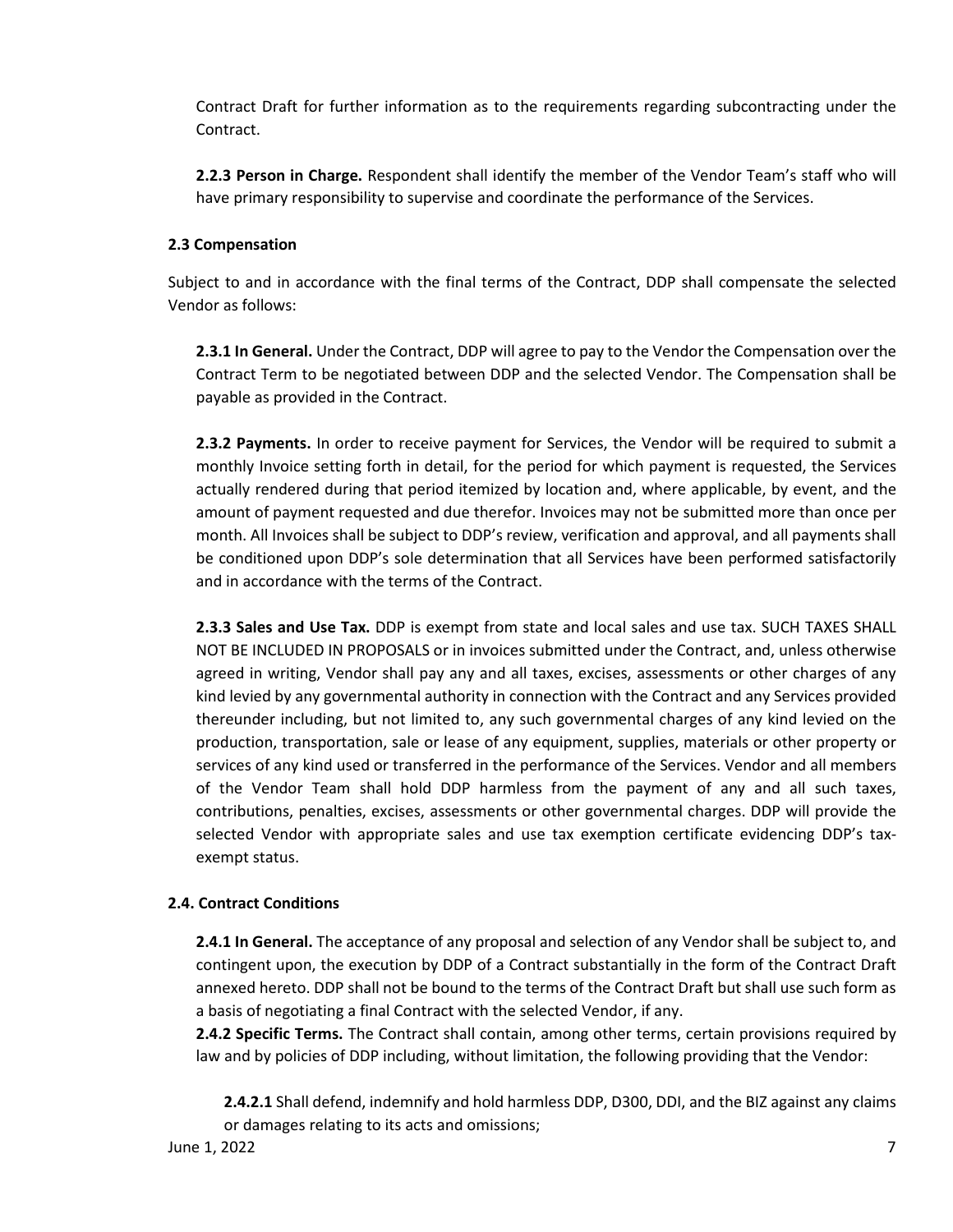**2.4.2.2** Shall maintain financial and other records relating to the Contract, including, without limitation, payroll records, for a period of seven (7) years from the end of the Contract Term, and shall make such records available for inspection and audit;

**2.4.2.3** Shall maintain insurance as specified in the Contract with insurers licensed or authorized to provide insurance and in good standing in the State of Michigan, such policies to be in a form acceptable to, and include any conditions reasonably required by DDP, and naming DDP, D300, DDI and the BIZ as additional insureds;

**2.4.2.4** Shall be licensed to conduct business in the State of Michigan;

**2.4.2.5** Shall represent and warrant that neither it nor any of its directors, officers, members, or employees has any interest, nor shall they acquire any interest, directly or indirectly, which would conflict in any manner or degree with the performance of the Services as set forth in the Contract. Further, the Vendor must agree that it shall employ no person having such a conflict of interest in the performance of the Services; and

**2.4.2.6** Shall agree to Wayne County as the venue in any legal action or proceeding between the Vendor and DDP.

**2.4.2.7 Respondents are directed to the Contract Draft (Appendix D) for the language of the provisions referred to in the foregoing paragraphs.**

# **2.5. General Conditions, Terms, Limitations and Requirements**

**2.5.1 Proposal as Offer to Contract.** Unless a specific exception is noted, submission of a proposal in response to this RFP shall constitute an offer on the part of the successful Respondent to execute the Contract substantially in the form annexed hereto. Any supporting documents or other items attached as exhibits to this RFP shall be incorporated into the Contract. The successful Respondent shall cooperate in supplying any information as may be required. Respondent's proposal shall remain open for acceptance by DDP and shall remain firm and binding upon the respondent for at least 90 days after the date on which the proposals are received by DDP, except that DDP may by written notice to the Respondent extend that date for an additional 45 days.

**2.5.2 News Releases.** Recipients of this RFP shall make no news or press release pertaining to this RFP, or anything contained or referenced herein without prior written approval from DDP. All news and press releases pertaining to this RFP must be made in coordination with DDP.

**2.5.3 Investigations/Derogatory Information.** The Respondent, the members of its Vendor Team, and all officers, principals, principal shareholders, partners and members thereof, if applicable, may be requested to complete a background questionnaire and may be subject to investigation by DDP. The Respondent may be rejected or revoked in DDP's sole discretion in the event any derogatory information is revealed by such investigation including, without limitation, that any such persons is determined: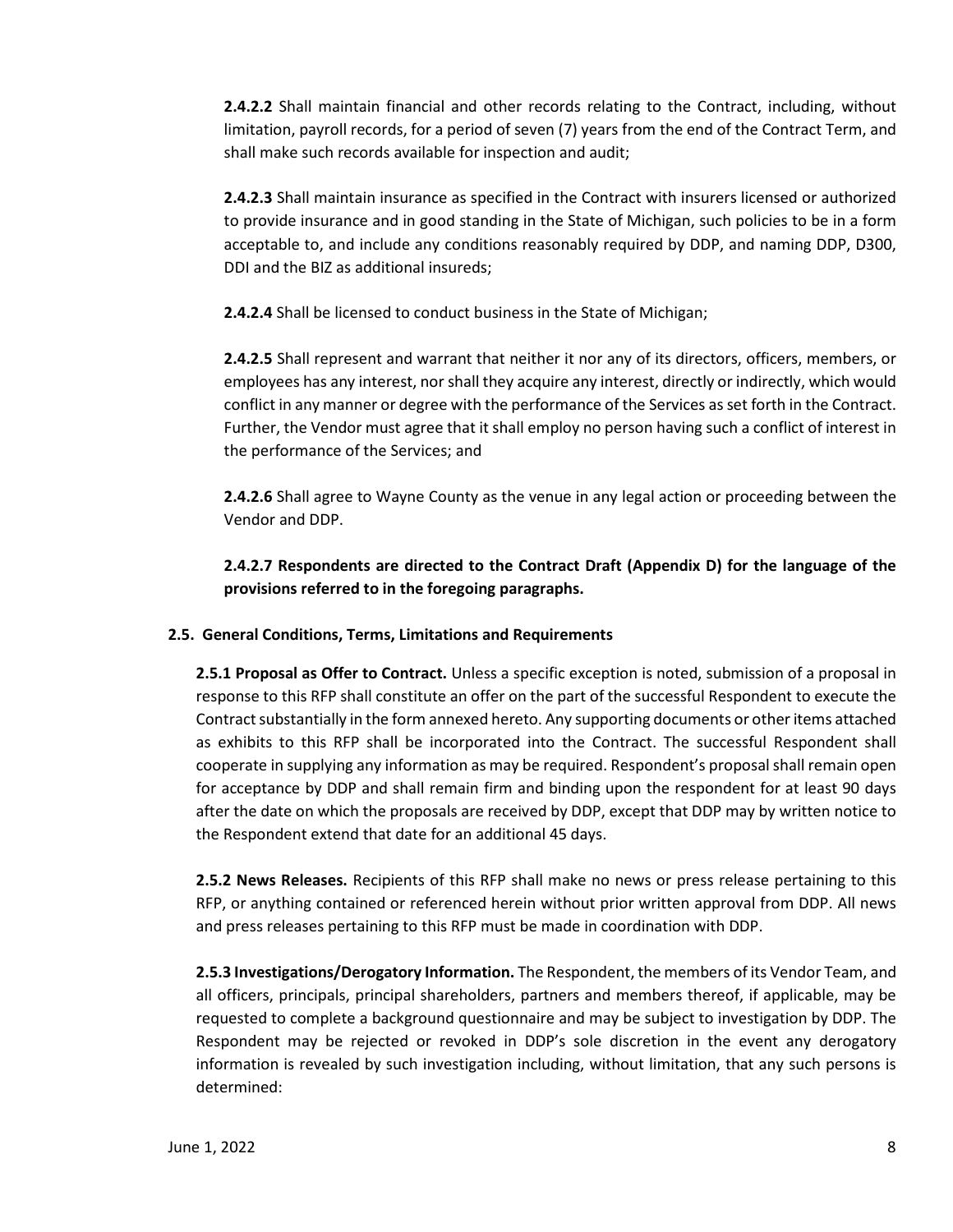**2.5.3.1** To have been convicted of a misdemeanor and/or found in violation of any administrative, statutory or regulatory provisions in the past five (5) years;

**2.5.3.2** To have been convicted of a felony and/or any crime related to truthfulness and/or business conduct in the past ten (10) years;

**2.5.3.3** To have any felony, misdemeanor and/or administrative charges currently pending;

**2.5.3.4** To have received written notice of default in payment to the City of Detroit of any taxes, sewer rents or water charges, unless such default is then being contested with due diligence in proceedings in a court or other appropriate forum; or

**2.5.3.5** To have received written notice of violations from the City of Detroit Buildings, Safety Engineering and Environmental Department (BSEED) or Human Resources Department.

**2.5.4 Freedom of Information Act**. All Submission(s) submitted to DDP in response to this RFP may be disclosed in accordance with the standards specified in the Freedom of Information Act, Act 442 of 1976 (MCL 15.231 et seq.) ("FOIA"). A Respondent may provide in writing, at the time of its Submission(s), a detailed description of the specific information contained in its Submission(s) which it has determined is a trade secret and which, if disclosed, would substantially harm such entity's competitive position. This characterization shall not be determinative but will be considered by DDP when evaluating the applicability of any exemptions in response to a FOIA request.

**2.5.5 Costs.** DDP shall not be liable for any cost incurred by the Respondent in the preparation of its Submission(s) or for any work or services performed by the Respondent prior to the execution and delivery of the Contract. DDP is not obligated to pay any costs, expenses, damages or losses incurred by any Respondent at any time unless DDP has expressly agreed to do so in writing.

**2.5.6 DDP Rights.** This is a "Request for Proposals" and **not** a "Request for Bids." DDP shall be the sole judge of whether a proposal conforms to the requirements of this RFP and of the merits and acceptability of the individual proposals. Notwithstanding anything to the contrary contained herein, DDP reserves the right to take any of the following actions in connection with this RFP: amend, modify or withdraw this RFP, waive any requirements of this RFP, require supplemental statements and information from any respondents to this RFP, award a contract to as many or as few or none of the respondents as DDP may select, to award a contract to entities who have not responded to this RFP, accept or reject any or all proposals received in response to this RFP, extend the deadline for submission of proposals ("Submittals"), negotiate or hold discussions with one or more of the Respondents, permit the correction of deficient proposals that do not completely conform with this RFP, waive any conditions or modify any provisions of this RFP with respect to one or more Respondents, and/or reject any or all proposals and cancel this RFP, in whole or in part, for any reason or no reason, in DDP's sole discretion. DDP may exercise any such rights at any time, without notice to any respondent or other parties and without liability to any Respondent or other parties for their costs, expenses or other obligations incurred in the preparation of a proposal or otherwise. All Submittals become the property of DDP.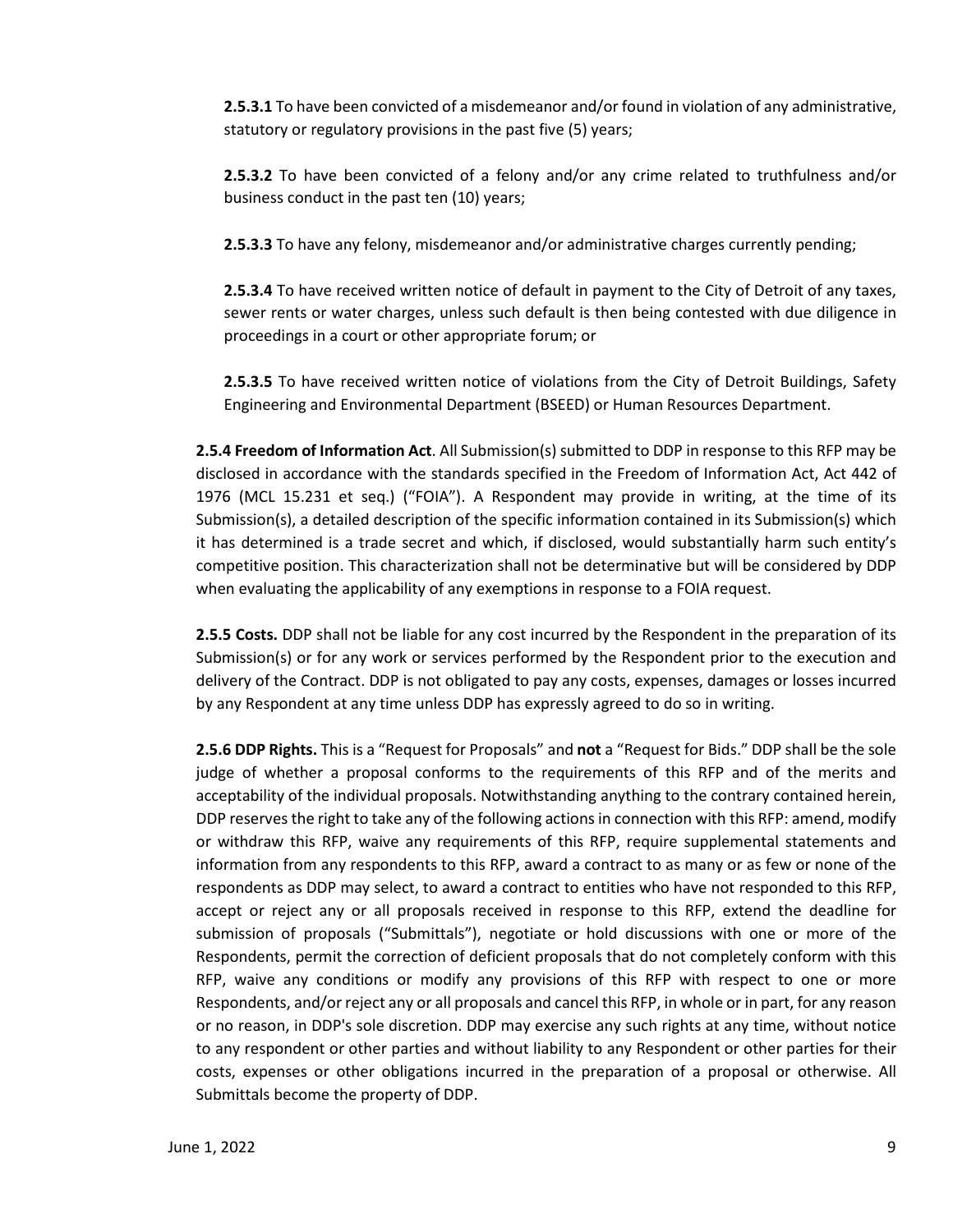**2.5.7 Applicable Law.** This RFP and any Contract, Subcontract or any other agreement resulting henceforth shall be governed by the laws of the State of Michigan, and are subject to all applicable laws, rules, regulations and executive orders, policies, procedures and ordinances of all Federal, State and City authorities, as the same may be amended from time to time, including without limitation, equal employment opportunity laws.

#### **2.5.8 Modifications and Questions.**

**2.5.8.1** DDP will advise Respondents of any modifications to this RFP by posting them on its Website (accessed at [www.downtowndetroit.org\)](http://www.downtowndetroit.org/). Nothing stated at any time by any representative of DDP or of any other entity shall effect a change in or constitute a modification to this RFP unless posted on the website or confirmed in writing by DDP.

**2.5.8.2** Respondents may submit questions and/or request clarifications from DDP by submitting them *in writing* to the Contact Person at proposals@downtowndetroit.org. All questions and requests for clarifications must be submitted Thursday, June 9, 2022, at noon Questions and requests for clarifications submitted after Thursday, June 9, 2022, at noon will not be answered.

**2.5.8.3** Respondents are reminded to check the Website [\(www.downtowndetroit.org\)](http://www.downtowndetroit.org/) periodically to view updated information and answers to questions posed by other Respondents.

**2.5.8.4** While DDP may send Notices, Addendum or other information related to this RFP to Respondents via email alerts or otherwise in writing, such email alerts and other written materials shall be considered courtesy copies only. In the event any conflict exists between any information set forth on the Website and any Notice, Addendum or other information provided to a respondent by DDP in writing via email or otherwise, the information set forth on the Website will govern and be definitive. DDP is not obligated to provide a Respondent with any Notices, Addendum or other information that appears on the Website in writing, and the fact that DDP may have sent one or more emails, Notices, Addendum or other written information to a respondent shall not be deemed to imply that DDP has any duty or obligation to continue to do so.

**2.5.9 BIZ Not a Party**. The Downtown Detroit Business Improvement Zone (BIZ) is not a party to this RFP, has made no representation to any prospective respondent and shall have no liability whatsoever in connection with this RFP.

**2.5.10 Brokerage Fees or Commissions.** DDP shall not be obligated to pay any fee, cost or expense for brokerage commissions or finder's fees with respect to the execution of the Contract. The Respondent agrees to pay the commission or other compensation due to any broker or finder in connection with the Contract, and to indemnify and hold harmless DDP from any obligation, liability, cost and/or expense incurred by DDP as a result of any claim for commission or compensation brought by any broker or finder in connection with the Contract.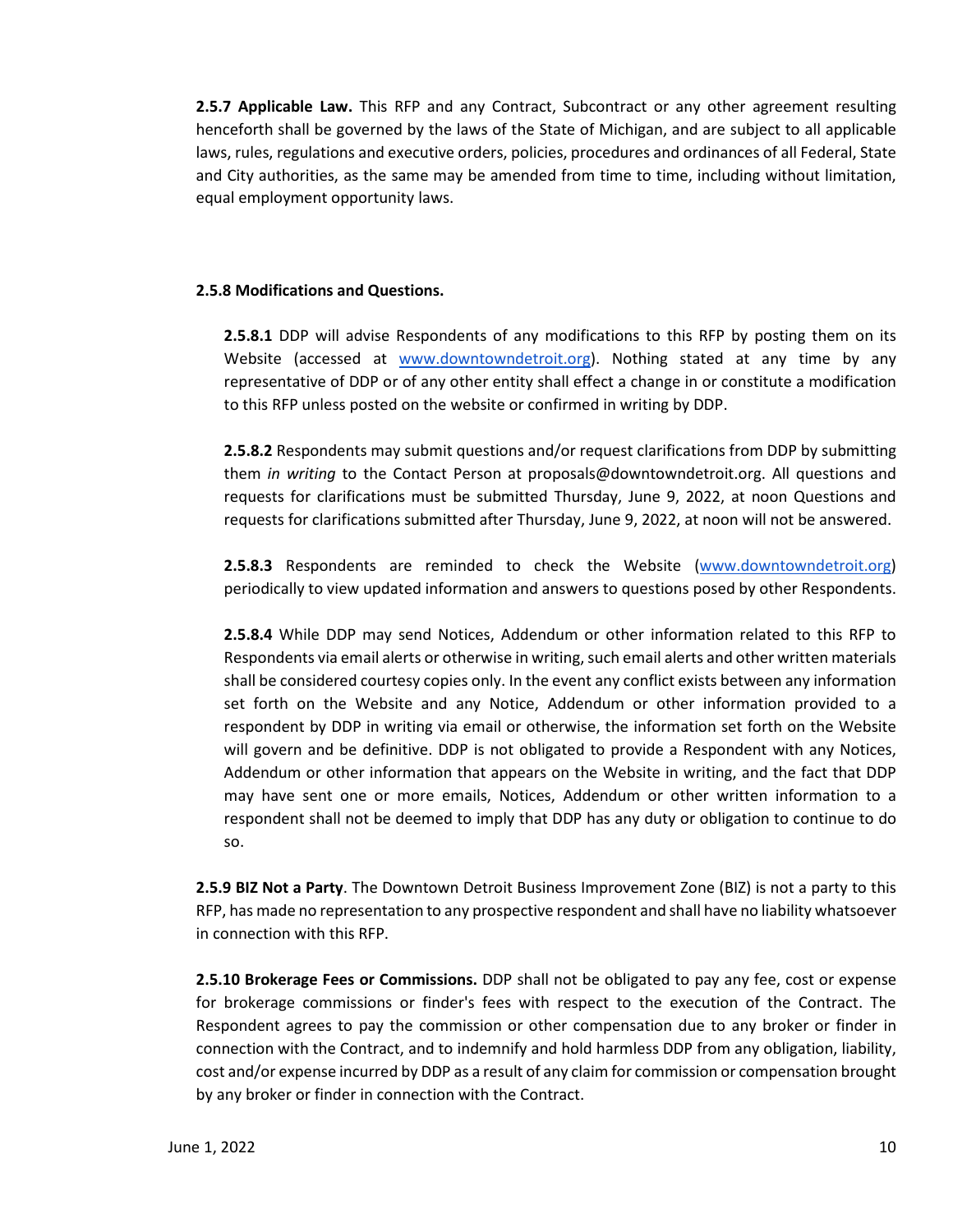**2.5.11 Additional Work.** During the Contract, DDP, at its sole discretion, may choose to work with the selected Vendor and/or hire its services for projects other than the Scope of Services or projects that exceed the Scope of Services described herein. DDP's decision to do so may be based on the firm's relevant experience and its successful performance under the Contract.

**2.5.12 Proposals from Principals**. Only proposals from principals will be considered. Individuals in representative, agency or consultant status may submit proposals only at the direction of certified principal where the principals are solely responsible for paying for such services.

**2.5.13 Disclaimer.** DDP and its respective officers, directors, agents, members and employees make no representation or warranty and assume no responsibility for the accuracy of the information set forth in this RFP. Further, DDP does not warrant or make any representations as to the quality, content, accuracy or completeness of the information, text, graphics, links or any other facet of this RFP once it has been downloaded or printed from this or any server, and hereby disclaim any liability for any technical errors or difficulties of any nature that may arise in connection with the Website on which this RFP is posted, or in connection with any other electronic medium utilized by Respondents or potential Respondents in connection with or otherwise related to the RFP.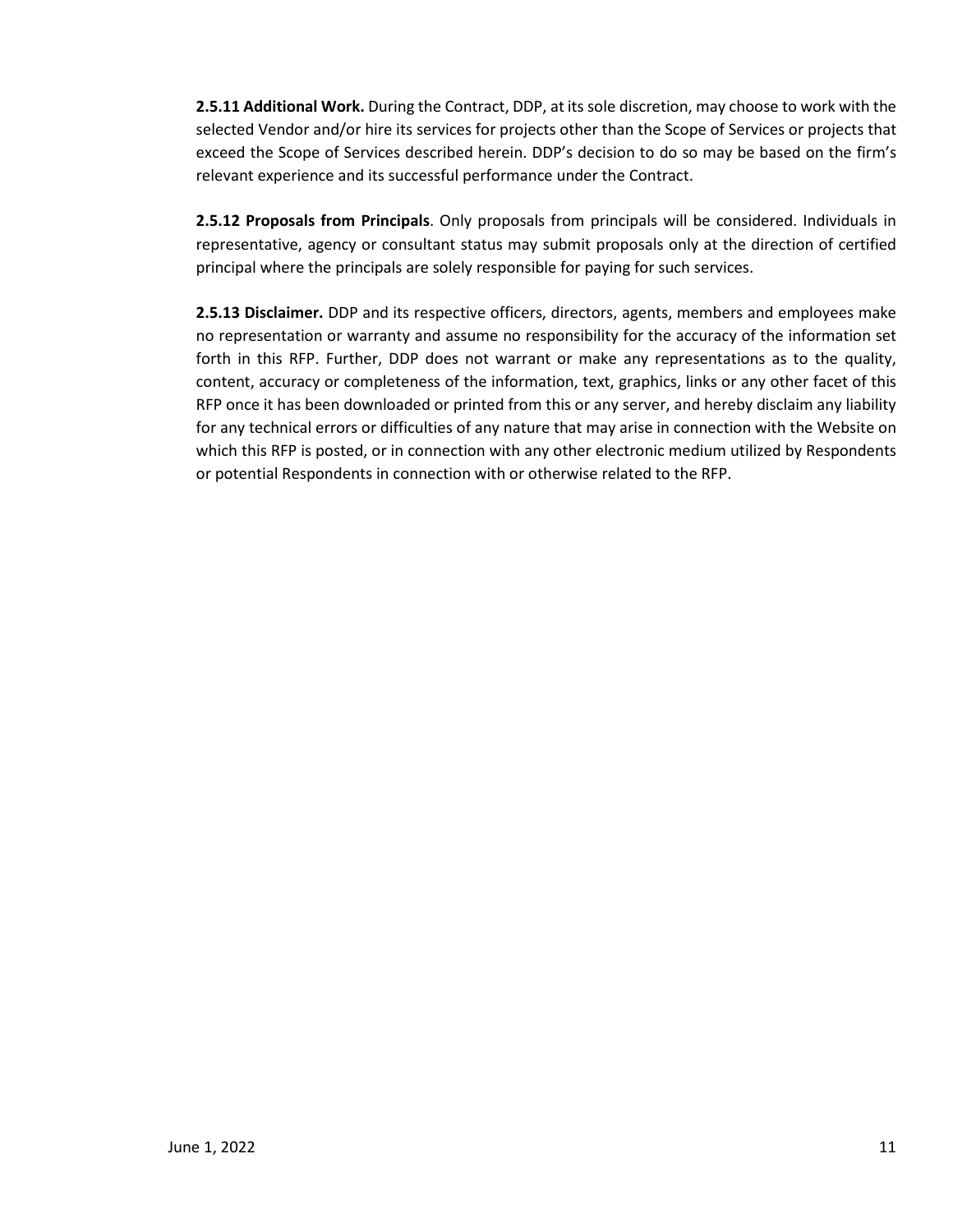# <span id="page-11-0"></span>**Part III: Submission Requirements and Forms**

#### **3.1. Structure and Content**

In order to be considered responsive, your Submission must be organized and include four (4) printed hard-copies of all of the items as listed herein in a sealed envelope. Please limit Submissions to fifty (50) pages formatted in letter sized paper, single-sided.

**YOU ARE STRONGLY ENCOURAGED TO INSERT YOUR RESPONSES WITHIN THIS DOCUMENT IN THE AREAS INDICATED IN RED. THOROUGHLY REVIEW THE ENTIRE REQUEST FOR PROPOSALS BEFORE RESPONDING. USE AS MUCH SPACE AS NEEDED FOR EACH RESPONSE WITHOUT EXCEEDING THE FIFTY (50) PAGE LIMIT. DDP TEXT WILL NOT BE COUNTED IN THE PAGE LIMIT.**

The contents of the Submission must be as follows:

#### **3.2 Submission**

In one sealed envelope, labeled and ordered as titled herein, provide the following:

**3.2.1 Vendor Information and Confirmation of Compliance with RFP Requirements.** A cover letter with the following information regarding the Vendor included and numbered:

- 1. Signature of Authorized Representative or Vendor or Vendor Team;
- 2. Firm name and address;
- 3. Contact person including name, telephone number, email address, and identity of the Vendor Team's staff, if different, who will have primary responsibility to supervise and coordinate the performance of the Services;
- 4. Location and size of local and national offices (if any);
- 5. Name of parent company (if any);
- 6. Company's Federal ID number;
- 7. Number of years in business;
- 8. Estimated value or total compensation for services deployed for full year of 2017;
- 9. Legal structure (including whether privately or publicly held), incorporation information and corporate structure;
- 10. Assertion that Vendor has financial stability and resources to deliver Scope of Services as proposed in Submission. Documentation of financial stability and resources, including recent audited financial statements, may be required of Selected Vendor before a Contract is extended;
- 11. Applicable licenses and permits currently held (if any); and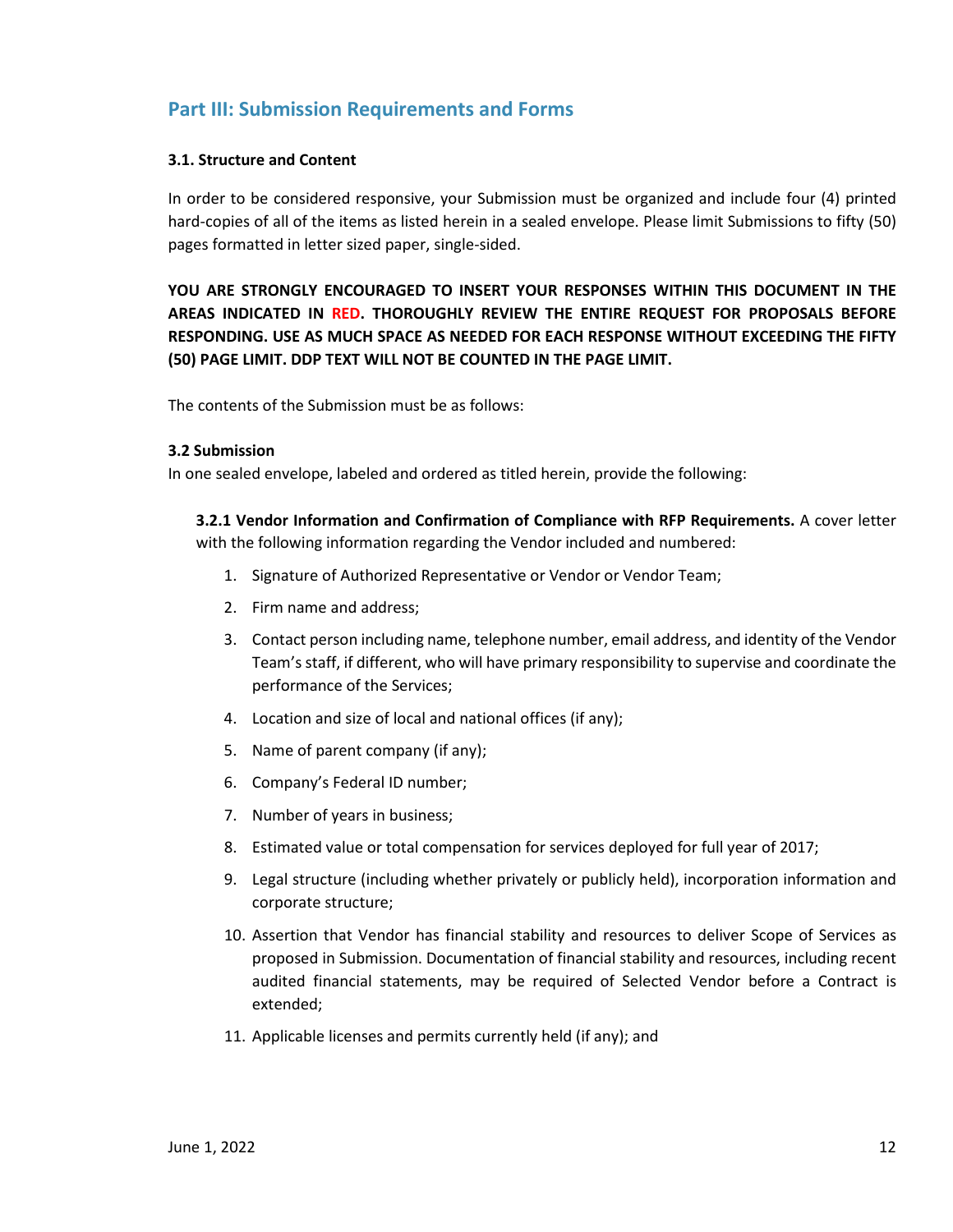- 12. List of commercial general liability insurance policies held in conjunction with current contracts for programs similar to that described in the Scope of Services (if any). Include details of policy limit amounts and describe/explain any claims that have been made on any of these policies within the last three (3) years.
- 13. The Respondent shall make the following statements and representations as part of its Submission:
	- a. That the Respondent has examined all parts of this RFP, including the Contract Draft and the Scope of Services, and all terms and conditions hereof.
	- b. That the Respondent agrees to obtain and maintain throughout the Contract Term and any extensions all necessary approvals, permits and/or licenses required by law or regulation for the performance of the Services.

# *YOUR COVER LETTER MAY BE INSERTED AT EITHER THE BEGINNING OF YOUR PROPOSAL OR HERE. IT MUST BE SIGNED BY AN AUTHORIZED REPRESENTATIVE OF THE VENDOR OR VENDOR TEAM AND INCLUDE THE INFORMATION AND STATEMENTS INDICATED IN SECTION 1.1.1, ABOVE.*

**3.2.2 Subcontractor Information.** A list of Subcontractors, if any, that would be part of the Vendor Team. Include the following information regarding each Subcontractor:

- 1. Firm name and address;
- 2. Contact person including name, telephone number and email address;
- 3. Location and size of local and national offices (if any); and
- 4. Name of parent company (if any).

# *RESPONSE (IF NOT INCLUDED IN COVER LETTER):*

- **3.2.3 Experience and References.** An account of the Vendor Team's relevant experience:
	- 1. List relevant experience as required in Part I, Section 4.2.2.3 in order to qualify with the terms of this RFP, including:
		- a. Written descriptions, with supporting photos and graphics, of examples of services currently provided by the Vendor Team that are similar in context to Downtown Detroit. For each description, please include a reference contact name, email address and phone number;
		- b. List current projects where the Vendor Team has responsibility for purchasing and maintaining equipment and customized uniforms in a manner similar to that described in the Scope of Services; and
		- c. Written descriptions of up to three projects where the Vendor has overcome major internal challenges and problems. Describe the nature of the problem and the solution to the problem. Please include a reference contact name, email address and phone number of an individual familiar with the situation described.
	- 2. Description of the Vendor Team's experience in the City of Detroit and in Michigan (if any);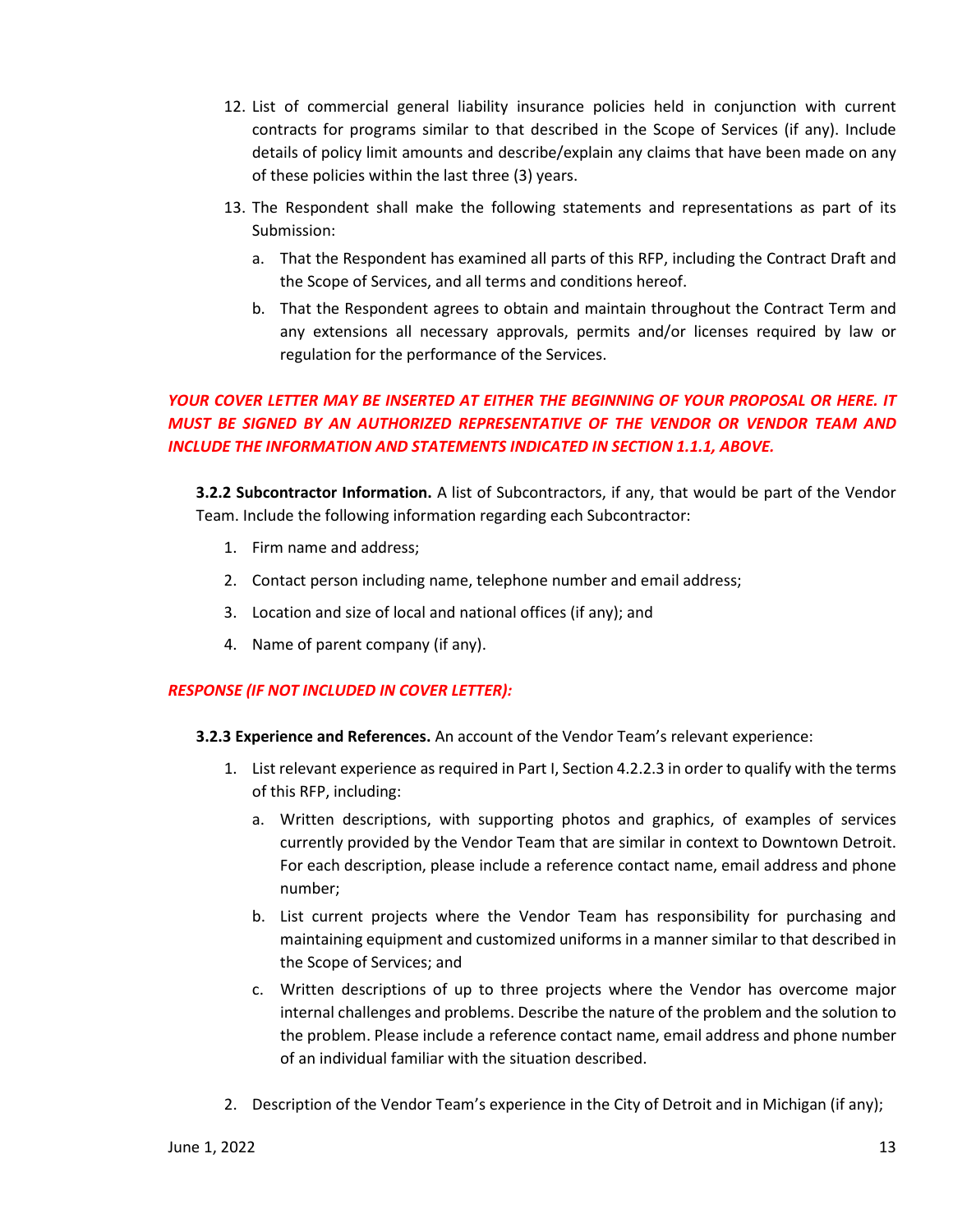- 3. List of public, private or non-profit organizations in the Detroit metropolitan area with whom members of the Vendor Team currently has contracts; and
- 4. Any pending litigation to which any member of the Vendor Team is a party.

#### *RESPONSE:*

**3.2.4 Vendor Team supervisory personnel information.** Provide an organization chart indicating the level of responsibility of all personnel who are expected to supervise Services, including, to the extent known, the name and location(s) of employees. This should be accompanied by resumes of all individuals and entities that will be supervising the Services under the Contract including, without limitation, all personnel, including a local manager, Subcontractors and other entities or individuals supervising the Services, and the Respondent's proposed staffing schedule, including the percentage of time that each would devote to supervising the Services.

#### *RESPONSE:*

**3.2.5 Needs Analysis and Services Plan.** Describe the plan to evaluate the needs of DDP, and to deliver the Scope of Services in these locations. Include proposed staffing levels, management structures, equipment needs and weekly schedules.

#### *RESPONSE:*

**3.2.6 Employment Standards.** Provide proposed plans for employment standards in order to deploy Services:

- 1. Recruiting staff and criteria that will be used for recruitment;
- 2. Conducting employee background checks and items included in the checks;
- 3. Minimum qualifications;
- 4. Drug testing, grooming and other personnel policies and practices;
- 5. Policies for working in inclement weather;
- 6. Information about typical staff benefits and incentives; and
- 7. Typical turnover rates for staff as well as a comparison to the industry average (indicate your source for the industry average). Include a description of incentives to reduce turnover rates for quality staff.

#### *RESPONSE:*

**3.2.7 Training.** Outline a proposed training regimen to be implemented at the program start and on an ongoing basis. Note any details such as licenses, federal and state certifications, topics, instructors, and reward incentives for employees.

#### *RESPONSE:*

 $J$ une 1, 2022  $14$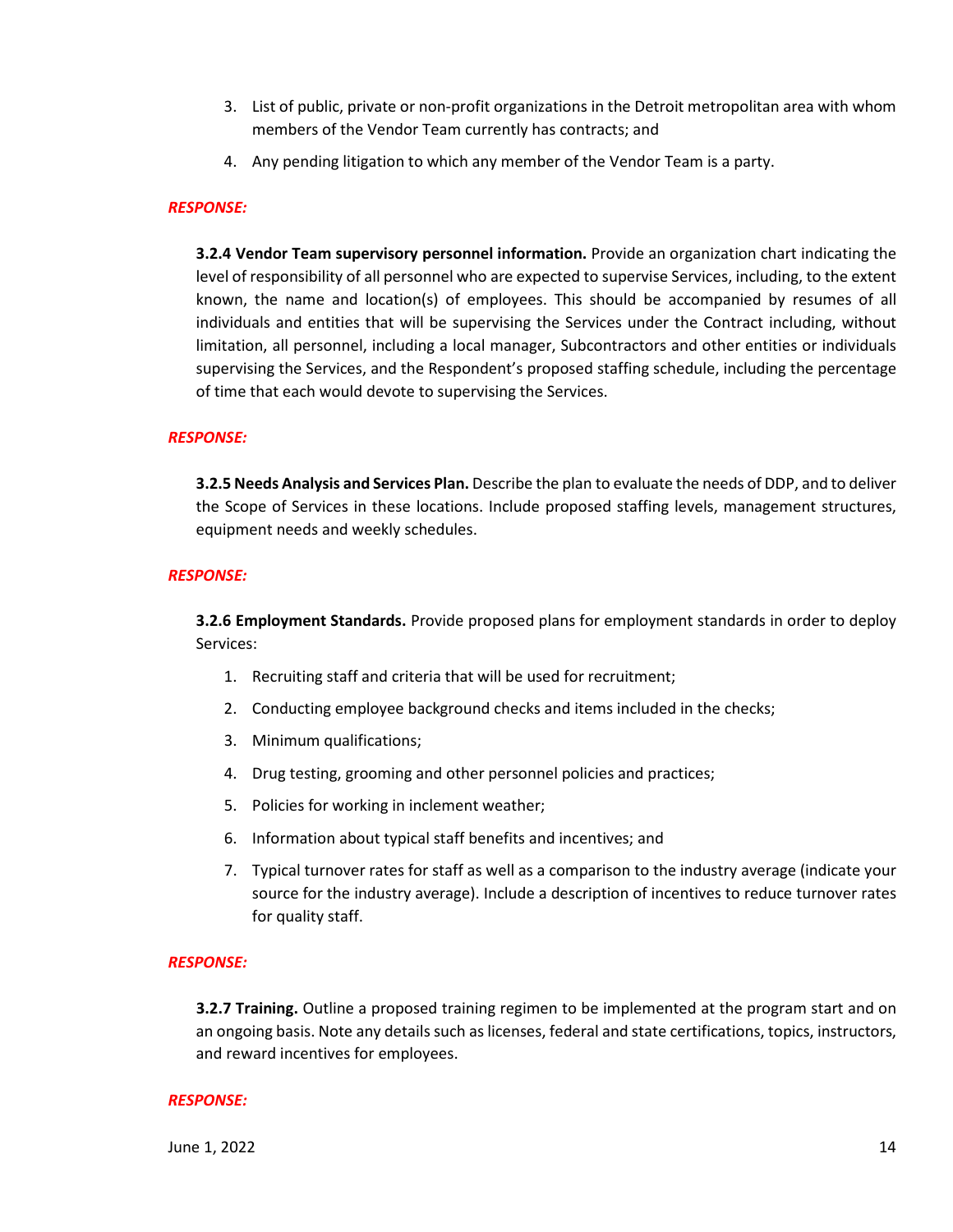**3.2.8 Equipment and Supplies.** Provide a preliminary list of proposed equipment necessary to execute the Scope of Services. Describe how the equipment would be procured, maintained and stored when not in use. List any equipment warranties. Include costs for designing and branding the equipment with DDP's logo and colors.

#### *RESPONSE:*

**3.2.9 Uniforms.** Most of the Services required are outdoors, with some Services 24 hours every day of the year, regardless of weather. Appropriate uniforms that are not augmented by individual employees of Vendor are required. For example, winter hats and raincoats are required uniform elements. Provide a list, pictures and cost of proposed uniform elements. Include costs for supply, cleaning and replacement standards. Explain how the DDP's brand will be incorporated and controlled with respect to uniform use.

#### *RESPONSE:*

**3.2.10 Reporting, Tracking and Trend Reporting.** Provide a methodology for tracking and reporting all data and work performed. Indicate the type of technology or proposed system and describe the capabilities for tracking incidents and interactions, querying data, communicating with DDP management, and providing trend reporting and analysis. Indicate if the proposed system is proprietary.

#### *RESPONSE:*

**3.2.11 Accountability for Performance.** Provide a description of how performance of all services will be measured and the reporting methods that will be used.

#### *RESPONSE:*

**3.2.12 Radio and/or Telephone Communications**. Provide a description of communication methods within Vendor's internal network, such as the software and equipment proposed. Illustrate how communications systems could tie into evolving networks of public and private security forces within greater Downtown Detroit.

#### *RESPONSE:*

**3.2.13 Scheduling and Dispatching**. Provide an estimated staffing plan and schedule that addresses seasonality and the varying needs for Services across different locations. Indicate how special events and non-routine services would be handled and lead-time required. Include a description of centralized dispatching methods, software and equipment to be used along with any associated costs.

#### *RESPONSE:*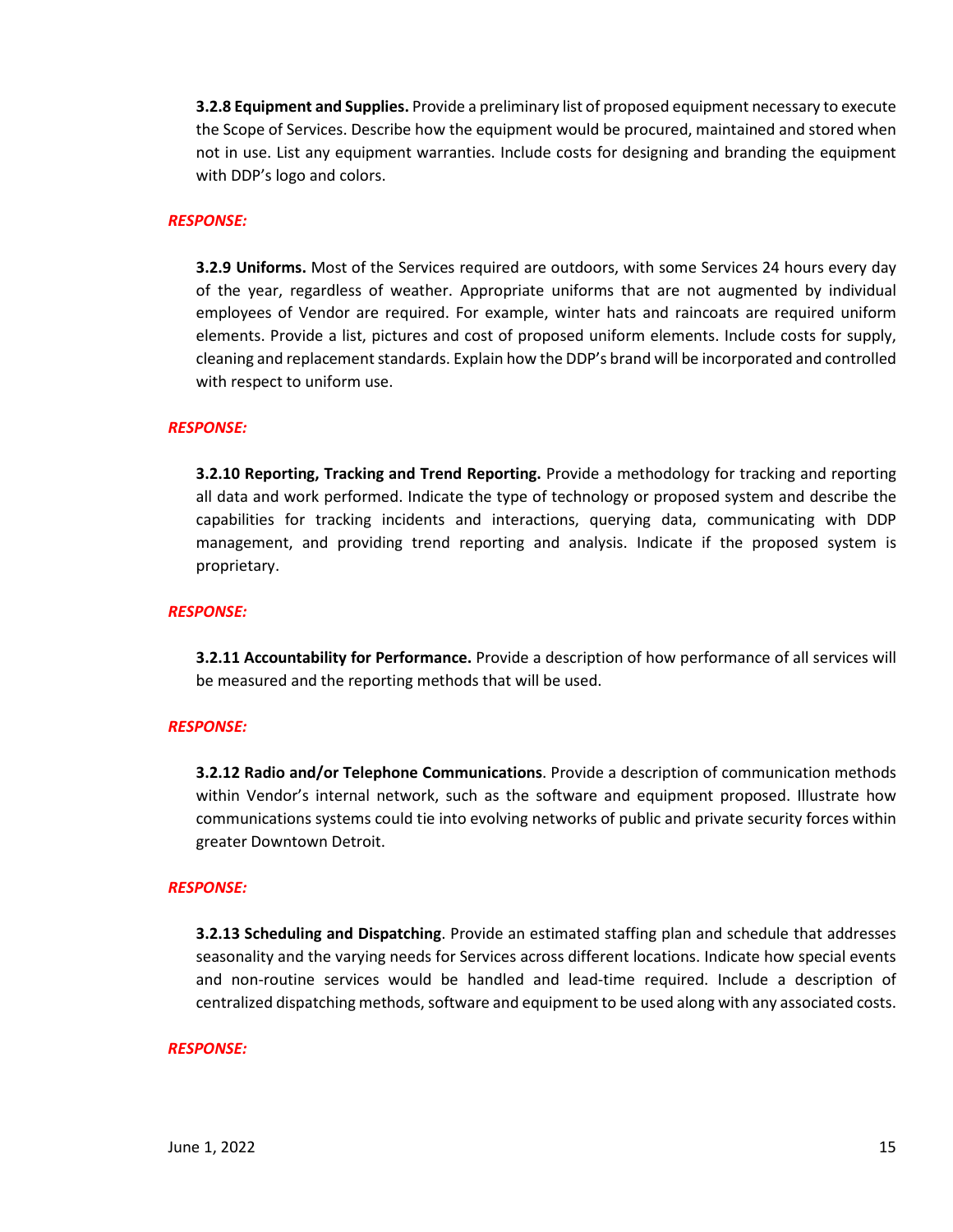**3.2.14 Subcontractor Management Experience (if applicable)**. Describe the Vendor's experience and success supervising and ensuring the quality of Subcontractor performance. Describe prior working relationships between members of the Vendor Team.

#### *RESPONSE:*

**3.2.15 Safety**. Provide an internal employee safety plan and awareness initiatives.

#### *RESPONSE:*

**3.2.16 Program for Recruiting and Training Detroit Residents and Individuals with Employment Challenges**. Outline a plan for recruiting, training and retaining Detroit residents, including those with challenges finding long-term employment that do not conflict with licensing requirements.

#### *RESPONSE:*

**3.2.17 Innovations.** Provide information on potential innovations that would streamline and enhance the deployment of the Scope of Services. Include labor, equipment and other resources necessary to execute. Proposed innovations may include equipment, specialty training and programs, dispatching technologies, or other ideas.

#### *RESPONSE:*

**3.2.18 Environmental Sustainability Plan**. Provide an overview of any strategies that would reduce the carbon footprint associated with delivery of the Services, including the feasibility of including environmentally sustainable practices, such as rechargeable or alternative fuel powered equipment.

#### *RESPONSE:*

**3.2.19 Implementation Timeline**. Provide a timeline showing the sequence of steps from award notification to full deployment.

#### *RESPONSE:*

**3.2.21 Exceptions to Scope, Conditions, and/or Contract.** Note any assumptions made, exceptions requested, and clarifications required regarding the RFP and any Appendices.

**3.3.22 Additional Information.** Provide additional information, if any, about Respondent's qualifications and value proposition.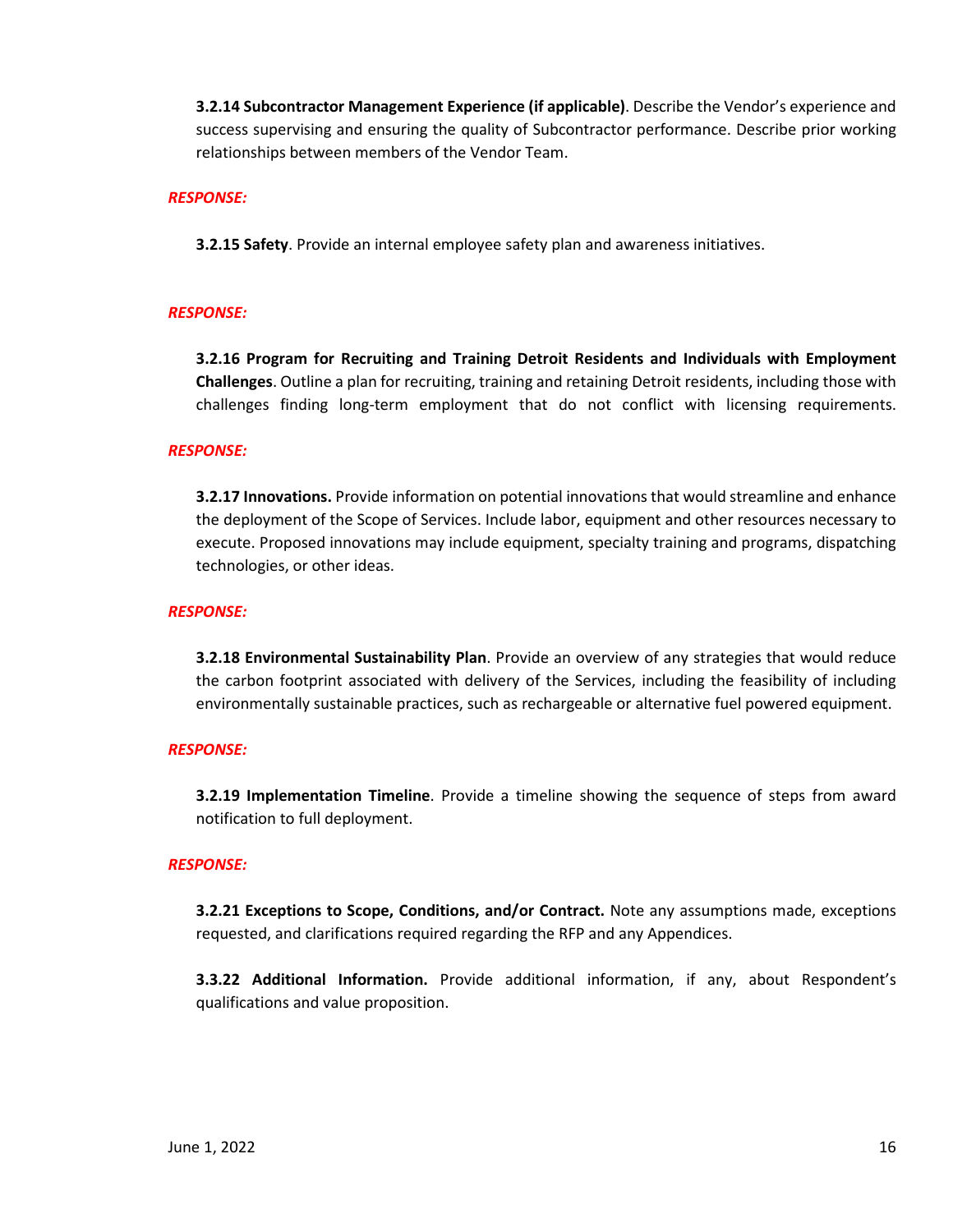# **Fee and Cost Schedules**

# *PROVIDE INFORMATION REQUESTED IN \_\_\_\_\_\_ SPACES. ADDITIONAL SPACE MAY BE USED SO LONG AS THE TOTAL RESPONSE DOES NOT EXCEED 50 PAGES.*

**3.2.20 Costs and fees.** Provide complete fee and cost schedules for all Services. All fee and cost schedules should be submitted in the following form. DDP reserves the right to decline to consider fee and cost schedules that do not follow the prescribed formats. A FEE AND COST PROPOSAL CONFORMING TO THE FORMAT ATTACHED IS REQUIRED. COST PROPOSALS THAT DO NOT FIT WITHIN THE PRESCRIBED FORMAT WILL BE CONSIDERED AS ALTERNATES.

The following is requested, inserted in the table below and spaces provided below:

- a. Fee and Cost Schedule for Base Security Services in Primary and Occasional Public Spaces
- b. Hourly fee for Security Services for Seasonal/Ongoing Special Events and notice required
- c. Hourly fee for Security Services for Other Special Events and notice required
- d. Hourly fee for Emergency Services
- e. Fee for Supplies and Equipment
	- Vehicle
	- Uniforms
	- Site Phones
- f. Fee and Cost Schedule for Other Supervision, Overhead, and Profit

**a. Fee and Cost Schedule for Base Services (generally indicated in Appendix C)** Indicate

Vendor's hourly bill rate for labor for Services. Do not include overhead fees in hourly rates.

| CLASSIFICATION        | 2022 RATE PER<br><b>HOUR</b> | 2023 RATE PER<br><b>HOUR</b> | 2024 RATE PER<br><b>HOUR</b> | 2025 RATE PER<br><b>HOUR</b> |
|-----------------------|------------------------------|------------------------------|------------------------------|------------------------------|
| <b>FULL TIME</b>      | \$                           | \$                           | \$                           | \$                           |
| MANAGER               | \$                           | \$                           | \$                           | \$                           |
| <b>SUPERVISOR</b>     | Ś.                           | \$                           | \$                           | \$                           |
| OTHER (EXPLAIN)       | \$                           | \$                           | \$                           | \$                           |
| PART TIME             | \$                           | \$                           | \$                           | \$                           |
| MANAGER               | Ś.                           | \$                           | \$                           | Ś                            |
| <b>SUPERVISOR</b>     | Ś.                           | \$                           | \$                           | \$                           |
| OTHER (EXPLAIN)       | \$                           | \$                           | \$                           | \$                           |
| OTHER STAFF (EXPLAIN) | \$                           | \$                           | \$                           | \$                           |
| <b>OTHER</b>          | Ś.                           | \$                           | \$                           | \$                           |
| <b>OTHER</b>          | Ś                            | \$                           | \$                           | \$                           |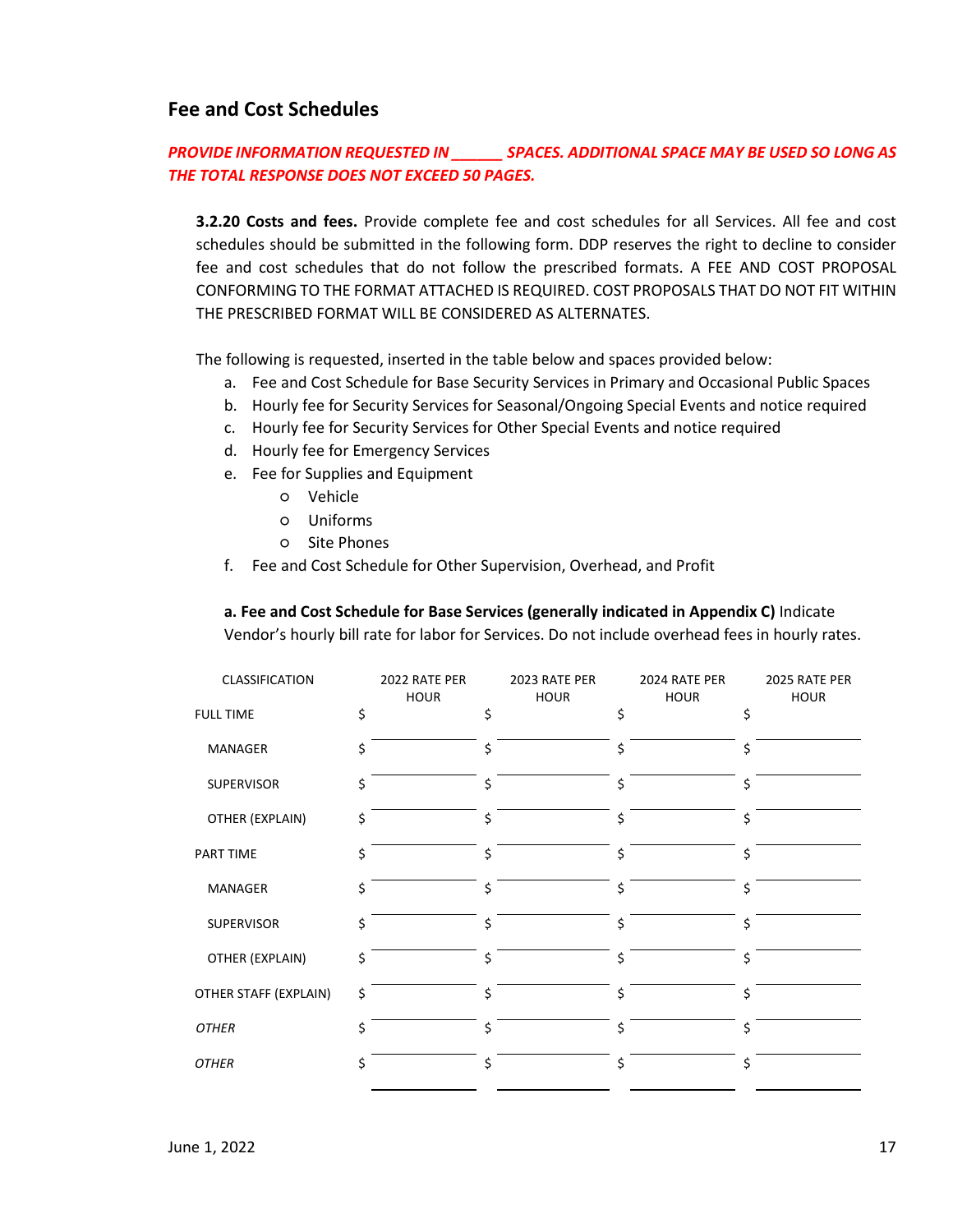| INDICATE MINIMUM AND MAXIMUM HOURS PER SHIFT: NAMEL AND RELEASED AND MAXIMUM HOURS PER SHIFT: |
|-----------------------------------------------------------------------------------------------|
| INDICATE PREMIUM FOR VARIANCE FROM MINIMUM/MAXIMUM: ____________________________              |
|                                                                                               |
|                                                                                               |

**Payroll related costs.** Estimate payroll related costs for Security Services. Do not include overhead fees in rates.

|                            | % RATE                                                 | 2022<br><b>MONTHLY COST</b> |
|----------------------------|--------------------------------------------------------|-----------------------------|
| <b>FICA</b>                |                                                        | \$                          |
| <b>WORKERS COMP</b>        |                                                        | \$                          |
| <b>MEDICARE</b>            |                                                        | \$                          |
| FED UNEMPLOYMENT           |                                                        | \$                          |
| <b>STATE UNEMPLOYMENT</b>  |                                                        | \$                          |
| <b>BENEFITS</b>            |                                                        | \$                          |
| <b>HOLIDAY PAY</b>         |                                                        | \$                          |
| <b>OTHER INDICATE HERE</b> |                                                        | Ś                           |
|                            | TOTAL HOURLY PAYROLL RELATED COSTS PER HOURLY EMPLOYEE | Ś                           |

COMMENTS OR OTHER EXPLANATION:

**b. Hourly bill rate for Seasonal/Ongoing Special Events and notice required.**

Hourly bill rate guard: \_\_\_\_\_\_\_\_\_\_\_

Hourly bill rate supervisor and when supervisor is required: \_\_\_\_\_\_\_\_\_\_

| Notice required: |  |
|------------------|--|
|------------------|--|

Other (explain): \_\_\_\_\_\_\_\_\_\_\_\_\_\_\_\_\_\_\_\_\_\_\_\_\_\_\_\_\_\_\_\_\_\_\_\_\_\_\_\_\_\_\_\_\_\_\_\_\_\_\_\_\_\_\_\_\_\_\_\_\_\_\_\_\_\_\_\_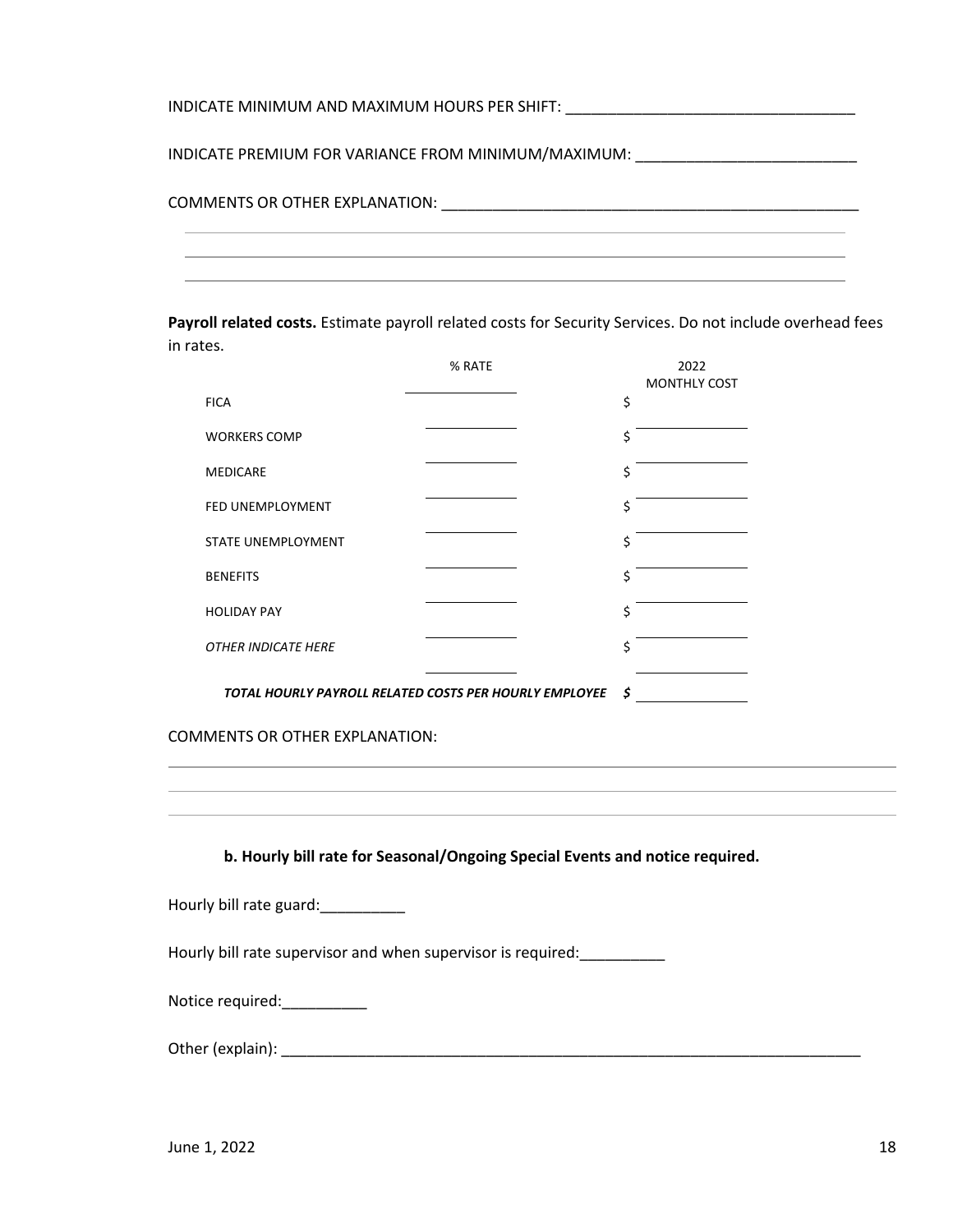#### **c. Hourly bill rate for Other Special Events and notice required.**

Hourly bill rate guard:\_\_\_\_\_\_\_\_\_\_

Hourly bill rate supervisor and when supervisor is required: \_\_\_\_\_\_\_\_\_\_

Notice required: \_\_\_\_\_\_\_\_\_\_\_

Other (explain):

**d. Hourly bill rate for Emergency Services (little to no notice).**

Hourly bill rate guard:

Hourly bill rate supervisor and when supervisor is required:\_\_\_\_\_\_\_\_\_\_

Other (explain): The state of the state of the state of the state of the state of the state of the state of the state of the state of the state of the state of the state of the state of the state of the state of the state

**e. Supplies and equipment.** Provide costs for supplies and equipment for base services. Indicate whether or not each item cost will fluctuate with the hours of Security Services provided. Please submit breakdowns for each category separately.

|                                                | 2022<br><b>MONTHLY</b><br>COST | 2023<br>PROJECTED<br><b>MONTHLY</b><br><b>COST</b> | 2024<br><b>PROJECTED</b><br><b>MONTHLY</b><br><b>COST</b> |
|------------------------------------------------|--------------------------------|----------------------------------------------------|-----------------------------------------------------------|
| SITE PHONES AND REPORTING TECHNOLOGY           |                                |                                                    |                                                           |
| <b>UNIFORMS</b>                                |                                |                                                    |                                                           |
| VEHICLE USAGE (INCLUDING FUEL AND OTHER COSTS) |                                |                                                    |                                                           |
| OTHER INDICATE HERE                            |                                |                                                    |                                                           |
| TOTAL MONTHLY SUPPLIES AND EQUIPMENT COST      |                                |                                                    |                                                           |

#### **f. Vendor management fee (supervision, overhead, and profit)**

|            |                | <b>COST</b>      | COST           |
|------------|----------------|------------------|----------------|
|            | COST           | <b>MONTHLY</b>   | <b>MONTHLY</b> |
| RATE       | <b>MONTHLY</b> | <b>PROJECTED</b> | PROJECTED      |
| % OR FIXED | 2022           | 2023             | 2024           |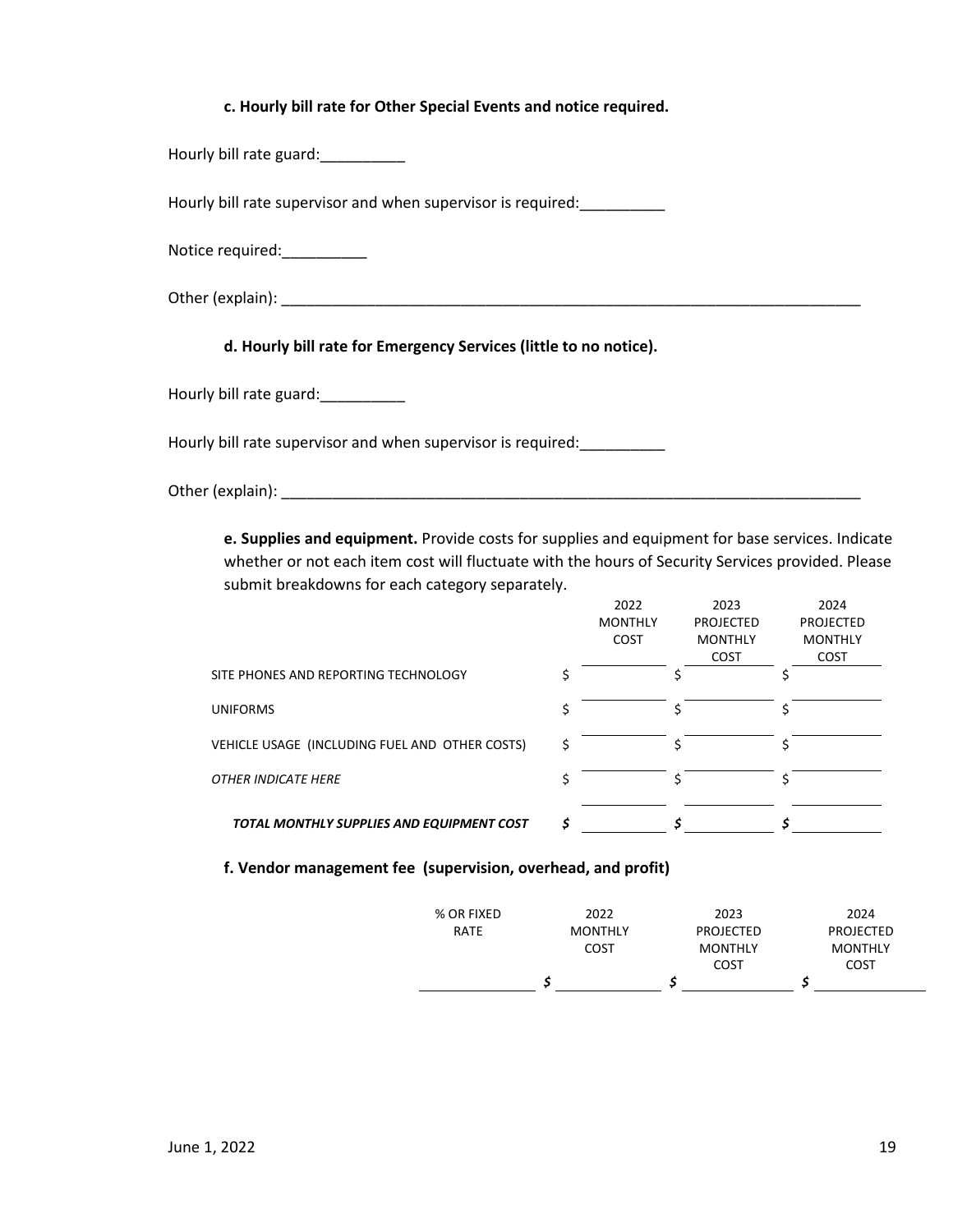# <span id="page-19-0"></span>**Part IV: Appendices**

**Scope of Services**

- **A. Scope of Services**
- **B. Map of BIZ and Public Spaces Managed by DDP**
- **C. Security Services Deployment Plan**
- **D. Contract Draft (without attachments)**
- **E. Insurance**

# <span id="page-19-1"></span>Appendix A: Scope of Services

The Vendor shall provide the following services (the "Services"), which shall include, but may not be limited to, the tasks more fully described below (each, a "Task," and collectively, the "Tasks"). Although the Vendor is expected to deliver the Services as outlined below, the Vendor may suggest alternatives and additional Tasks if they would more effectively achieve the Program Outcomes. If an alternative approach is accepted, the Scope of Services will be amended to reflect such changes. PLEASE RESPOND TO THE CURRENT REQUEST COMPLETELY BEFORE PROPOSING AMENDMENTS TO THE SCOPE OF SERVICES.

### **Scope of Services:**

- 1. **Generally.** Vendor shall provide unarmed uniformed security services in, and around public spaces managed by DDP on a 24 hour-a-day, 7 day-a-week basis, or other such levels that are recommended by Vendor and agreed to, in writing, by DDP. Security services will be provided in accordance with the quality standards, specifications, policies, and procedures agreed to in writing from time to time by DDP and the Vendor. Vendor will provide a variety of services, implementing DDP security objectives according to policies and procedures which may include but is not limited to the following general tasks:
	- Routine mobile patrol of the Downtown Detroit Business Improvement Zone: see attached proposed deployment plan
	- Routine walking patrol of public spaces managed by DDP: see attached proposed deployment plan
	- Patrol seasonal and special events produced by DDP and produced by others in public spaces managed by DDP
		- **O** Frequency and size of events varies and is subject to change. From April 1-October 31, DDP will utilize upward of 490 hours of private security for events. A general representation of events may be found at [www.downtowndetroitparks.com.](http://www.downtowndetroitparks.com/)
	- Ambassadorial services/community oriented security: All security officers will maintain routine interaction with patrons of Downtown Public Spaces included in the Contract, including but not limited to Downtown business owners and employees, other contract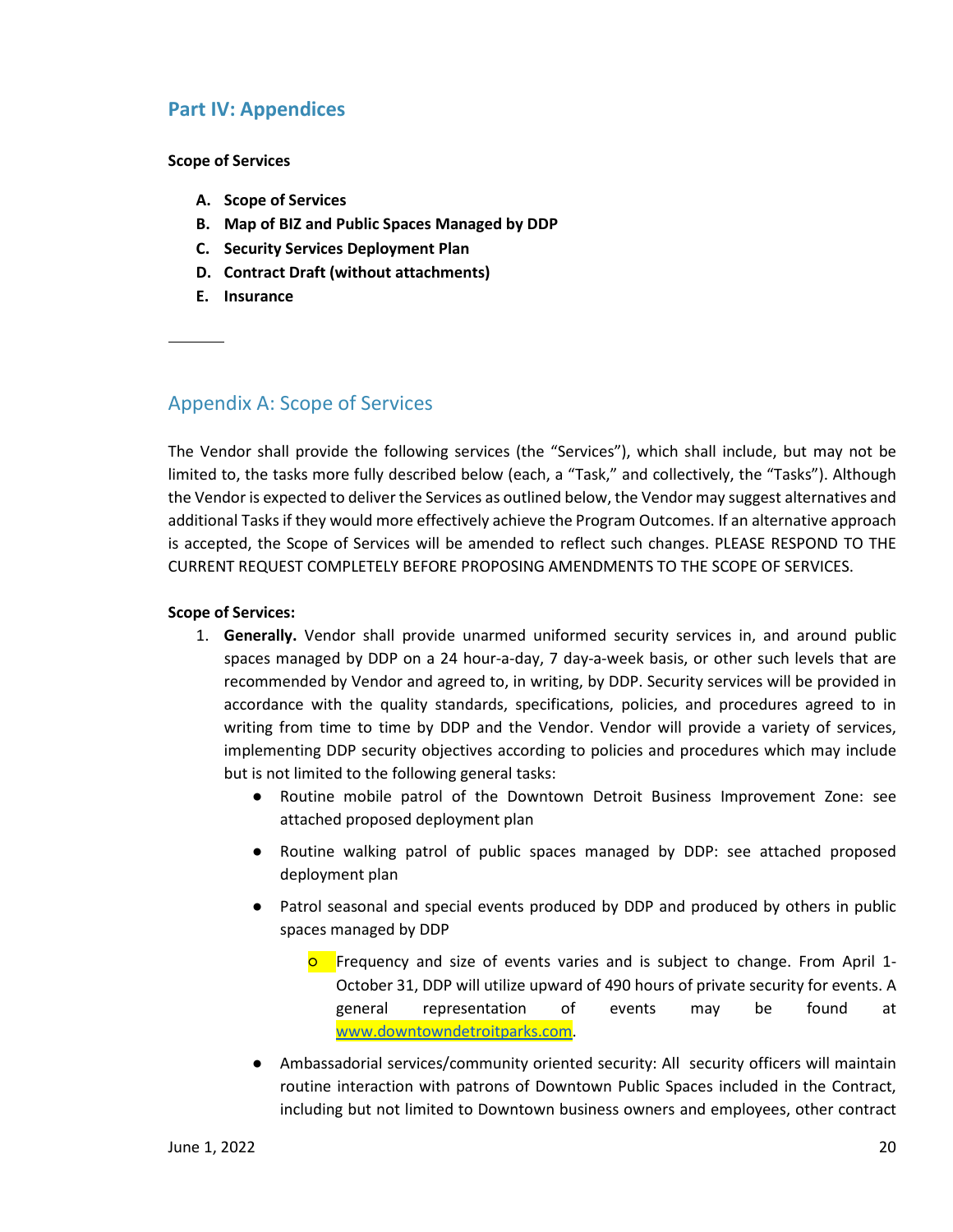security officers in local businesses and office buildings, social service outreach workers, BIZ Ambassadors and Clean Team and Detroit Police officers, Detroit Transit Police, and other public safety officials. Security officers will be expected to establish positive relationships with such patrons of and participants in the Downtown community.

- Coordinate with other Downtown Detroit security professionals and Downtown Detroit stakeholders to support public safety and community engagement
- Incident, maintenance and daily operating reports
- Respond as necessary to support other life safety duties as identified in Post Orders and Standard Operating Procedures
- Respond as necessary to accommodate additional duty scope, hours, and locations as may be requested by DDP

The Vendor shall provide employees capable of meeting the requirements and specifications set forth herein and of the contract. Security officers are prohibited from carrying weapons of any kind, including but not limited to: firearms, nightsticks, martial arts weapons or equipment, batons or any chemical agent spray or liquid.

- 2. **Management and supervision.** Vendor shall provide appropriate and necessary management and supervision for all Vendor's employees and shall be solely responsible for instituting and invoking disciplinary action of employees not in compliance with Vendor's rules and regulations, as well as any other policy established by the contracting parties. Vendor shall ensure hiring, training and administration of motivated and professional employees that meet or exceed both Vendor's and DDP' standards. Vendor shall agree to remove from the site, whenever required to do so by DDP, any employee considered by DDP to be unsatisfactory or undesirable to DDP, within the limits of any applicable laws.
- 3. **General Procedures and Post Orders.** Vendor shall develop a comprehensive set of Post Orders documenting both general procedures as well as site-specific responsibilities. Post Orders shall be prepared prior to the commencement of the contract and must be reviewed and approved by DDP management within thirty (30) days from commencement of Vendor's services to DDP. All security officers will be required to read and verify that they understand the Post Orders and at minimum, shall be tested as prescribed in Vendor's Training Program.
- 4. **Minimum Security Officer Qualifications.** DDP requires the following minimum qualifications:
	- Authorized to work lawfully in the United States
	- Be in good physical condition
	- Be able to walk, sit or stand for extended periods of time, regardless of weather conditions
	- Minimum three (3) years security experience
	- High school diploma or GED
	- No felony convictions, habitual misdemeanor convictions or a crime involving domestic violence
	- Good moral character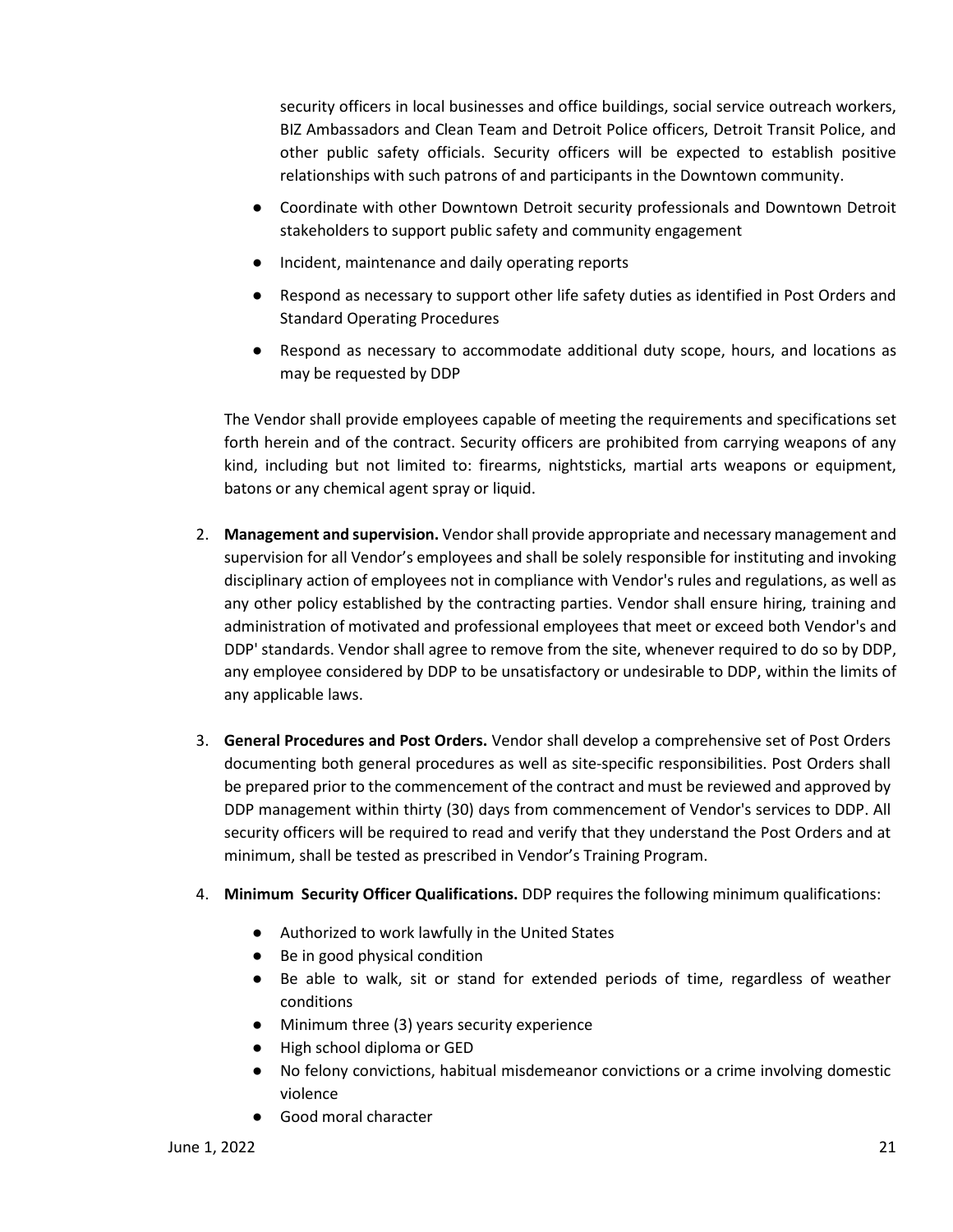- Professional appearance: clean shaven or appropriate makeup, no excessive jewelry or visible tattoos and well-fitting uniforms
- Must demonstrate the desire and ability to work with the public
- Must demonstrate the ability to follow instructions
- Must possess the ability to communicate; both written and orally
- CPR and First Aid Certification are desirable

DDP will entertain Vendor requests to waive the requirement that Security Officers possess a minimum of three (3) years security experience and a high school diploma or GED if Vendor demonstrates supervision in conjunction with a Training Plan and a Trainee billable rate, to DDP's satisfaction at DDP's sole discretion. Any waiver is subject to prior written approval by DDP.

- 5. **Position Descriptions.** All positions/posts must have a position description. Vendor will be responsible for the development, compilation, distribution, and maintenance of position description and post orders for DDP. The manuals will contain operational and emergency operating procedures, responses, and policies in addition to the standing orders for every post associated with DDP. It will be the responsibility of the Vendor to maintain and update each of these post orders and, where necessary, to conduct on the job orientations to new policies/procedures which might require immediate information transfer. Vendor will produce a workable version of the post orders within sixty (60) days of contract execution and a final, formal version within thirty (30) days thereafter. Post orders will be updated not less than 1 (one) time per year.
- 6. **Training.** The Vendor, at Vendor's expense, shall develop and deliver a Training Program for all Vendors' employees involved with the contract, and such Training Program shall be jointly agreed upon by Vendor and DDP. The Training Program will include an Assignment Orientation, On-The-Job Training, and continuing education and refreshers, to accomplish meeting the needs of the contract and specifications. The Training Program must meet the following objectives:
	- Tour DDP areas and buildings so that security personnel shall know DDP layout, emergency procedures/responses, unusual situation/responses, and emergency systems of any buildings.
	- Security personnel shall be informed about Downtown public spaces managed by DDP, Downtown Detroit landmarks, general Downtown Detroit history, Project Lighthouse resources, and other information that may be required to enhance the experience of Downtown visitors.
	- Develop and maintain professional standards, including but not limited to personal conduct and customer and public relations.
	- Develop and maintain uniform standards.
	- Develop and maintain Position Descriptions.
	- Develop and maintain equipment use and procedures.
	- Develop and maintain reporting requirements, including chain-of-command
	- General first aid standards and procedures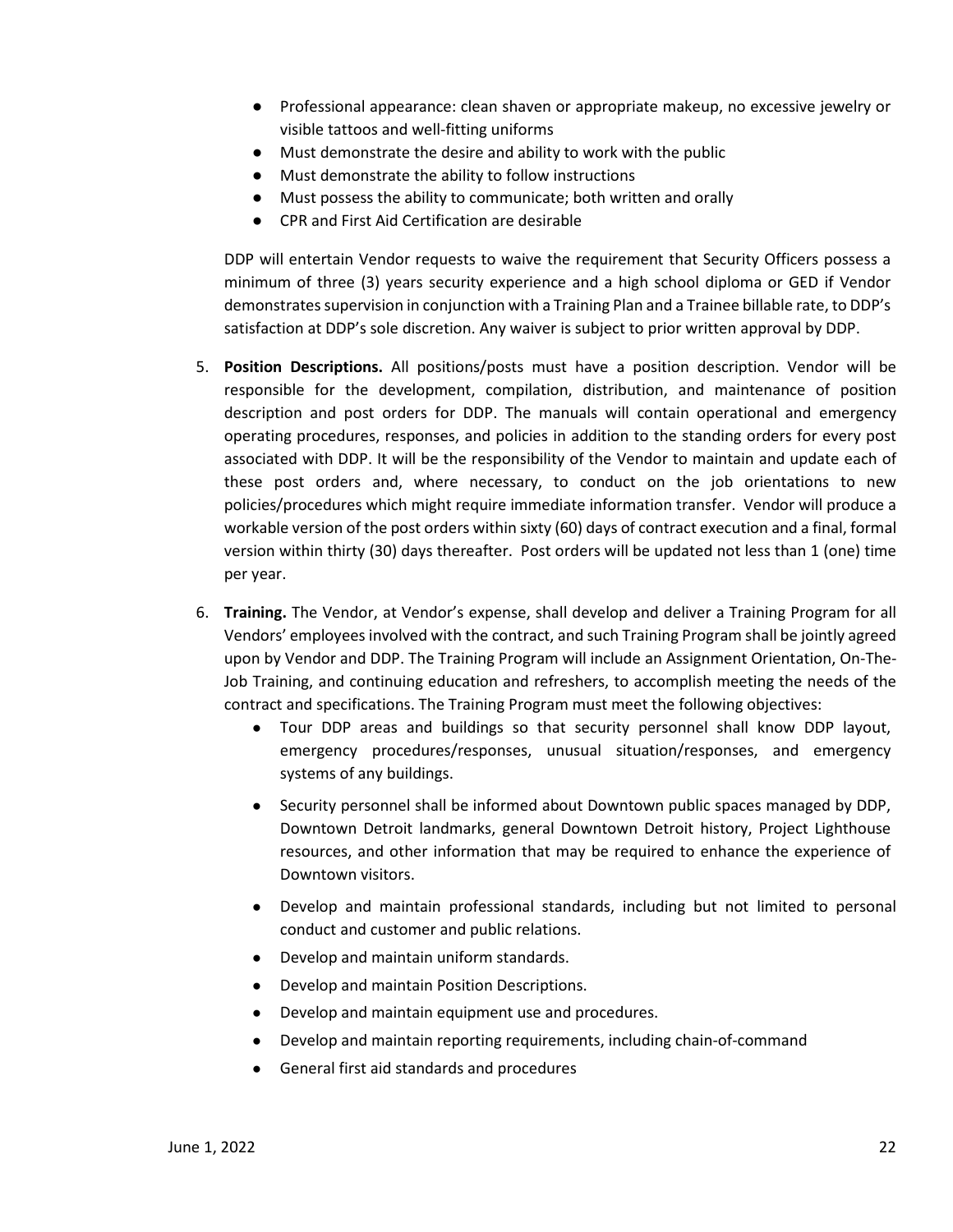Vendor's employees must be able to carry out their responsibilities and demonstrate knowledge and understanding of all procedures and general knowledge about Downtown Detroit and the Public Space to which the employee is assigned prior to being placed in their position.

- **7. Uniforms.** Vendor is responsible for the daily personal appearance of security personnel. The Vendor's employees will be required to wear an identifying uniform (approved by DDP and in accordance with the State of Michigan regulatory agencies M.S.P.) and name badge at all times. Vendor shall provide seasonal uniforms and weather-appropriate protective clothing necessary to support continuous performance of contract requirements. DDP shall review and approve all Uniform elements.
- **8. Vehicle.** The DDP requires a vehicle patrol during nighttime hours as indicated in the proposed deployment plan, attached. The Vendor is to provide, at its expense, a vehicle equipped with a cellular phone or radio contact with a 24-hour per day dispatcher for routine patrols, customer service duties, alarm responses and any other related duties. The security vehicle shall be identified with the company name and/or an emblem on both sides of the vehicle. All Vendor and other branding on the vehicle shall be approved by DDP.
- **9. Site Phones.** At a minimum, a site phone shall be present and operational at each Public Space while staffed by Vendor, in any vehicle on patrol, on the person of the Breaker/Rover, and in the possession of Vendor's designated Supervisor and remain on at all times day or night. A main purpose of the phone is to report any security or maintenance issues via a DDP online reporting system developed by the Vendor. The site phones can be utilized to contact 911, the Account Manager or DDP representatives as needed. Site phones shall be provided by Vendor.
- **10. Lighthouse Radios.** Vendor shall utilize Lighthouse Radios, provided by DDP at DDP's expense, and participate fully in the Lighthouse Program. This includes but is not limited to monitoring Lighthouse Radios, responding to radio checks, and incorporating the Lighthouse program into Standard Operating Procedures and Operations Plan(s). Lighthouse Radios shall not be used in place of Site Phones.
- **11 Radio Contact with Security Officers.** Vendor shall make phone or radio contact with each security officer every shift to ensure that coverage is being provided at the respective facility and surrounding property. Vendor shall contact the respective DDP representative if a security guard is not in the respective post. Additionally, the security officer shall make phone or radio contact on an hourly basis to the Vendor's 24-hour dispatcher / supervisor to ensure the guard's safety during performance of duty. The Vendor's supervisors shall conduct physical quality and performance checks at each post a minimum of one (1) time per week or more frequently as necessary. The Vendor's designated management representative shall schedule and attend meetings with DDP as requested to discuss performance to date.
- **12. Incident Recording and Reporting.** Every security/safety incident must be reported to the DDP Chief Community Impact Officer or her designee. Unless superseded by the DDP standard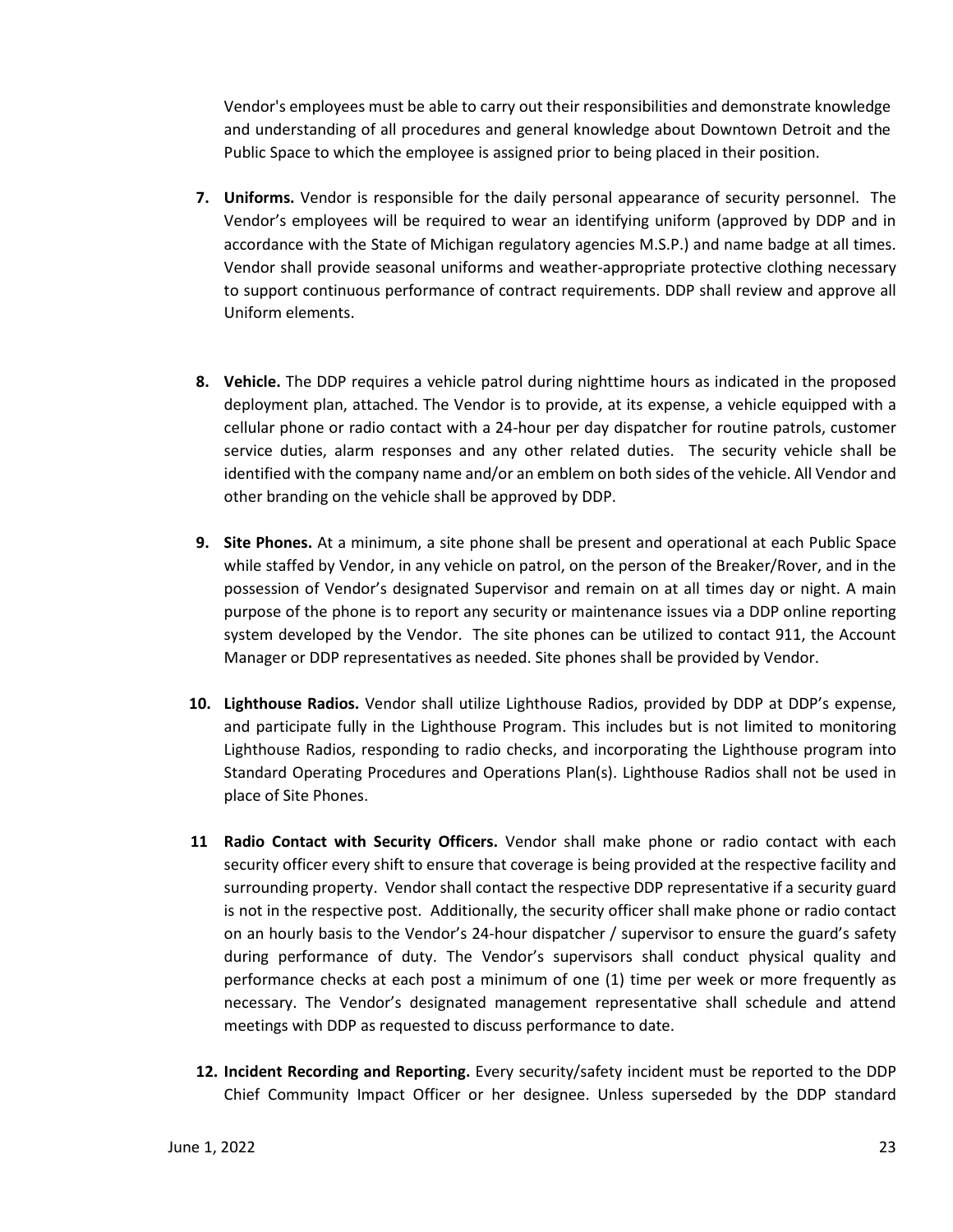operating procedures, notification shall be in written form within twenty-four (24) hours unless a weekend/holiday, whereby the report is due by the end of the next business day.

- **13. Logistical Facilities.** DDP may provide, at no charge, modest logistical facilities to the Vendor based upon availability. Vendor will be responsible for maintaining these areas in a clean and orderly condition at all times.
- **14. Premium Services.** DDP may require and Vendor shall provide additional services. Vendor shall submit staffing wages for extra services needed. These wages shall be in effect if the DDP provides Vendor with seventy-two (72) hours-notice of extra services unless otherwise agreed upon by DDP and Vendor.
- **15. Emergency Services**: DDP may require, and Vendor shall provide emergency services. Vendor will submit staffing wage for emergency services if notice is not given twenty-four (24) hours in advance. However, after twenty-four (24) hours has elapsed during an emergency, the rate shall drop to the premium services wages.
- **16. Photos, reports and records.** At DDP's request, the Vendor shall take photos during its normal course of business. Photo subjects may include Ambassadors delivering services, photos of sites within the BIZ Area or within Contract Areas or deploying Services during events. Such photos may be used for public awareness or marketing purposes and shall become the property of DDP which shall have sole discretion over its use.
- **17. Attendance and materials production for meetings of DDP Board of Directors, BIZ Board of Directors, and other organizations.** If requested by the DDP, the Vendor shall attend meetings of the DDP Board of Directors, the BIZ Board of Directors or other organizations. At the direction of DDP, the Vendor shall also prepare performance related materials in anticipation of these meetings. Such materials may be required to inform board members about challenges in deploying services so that solutions can be identified collaboratively.
- **18. Annual audit participation.** If requested by DDP, the Vendor shall prepare materials and data related to annual audits prepared by DDP and its affiliates and the BIZ.
- **19. Cost Accounting and Billing.** Vendor shall administer all cost accounting and billing as follows:
	- A. Security Services. DDP shall pay the Vendor a billable hourly rate for security services. Costs included in furnishing the services may include the following items (but are not limited to): i. All wages and salaries of on-site personnel, and
		- ii. All payroll taxes and benefits which are defined as:
			- Worker's Compensation Insurance
				- Rate as agreed upon by DDP
				- Lesser of the Vendor's actual current rate experience or the State recommended rate.
			- FICA Insurance
			- FUTA
			- State Unemployment Tax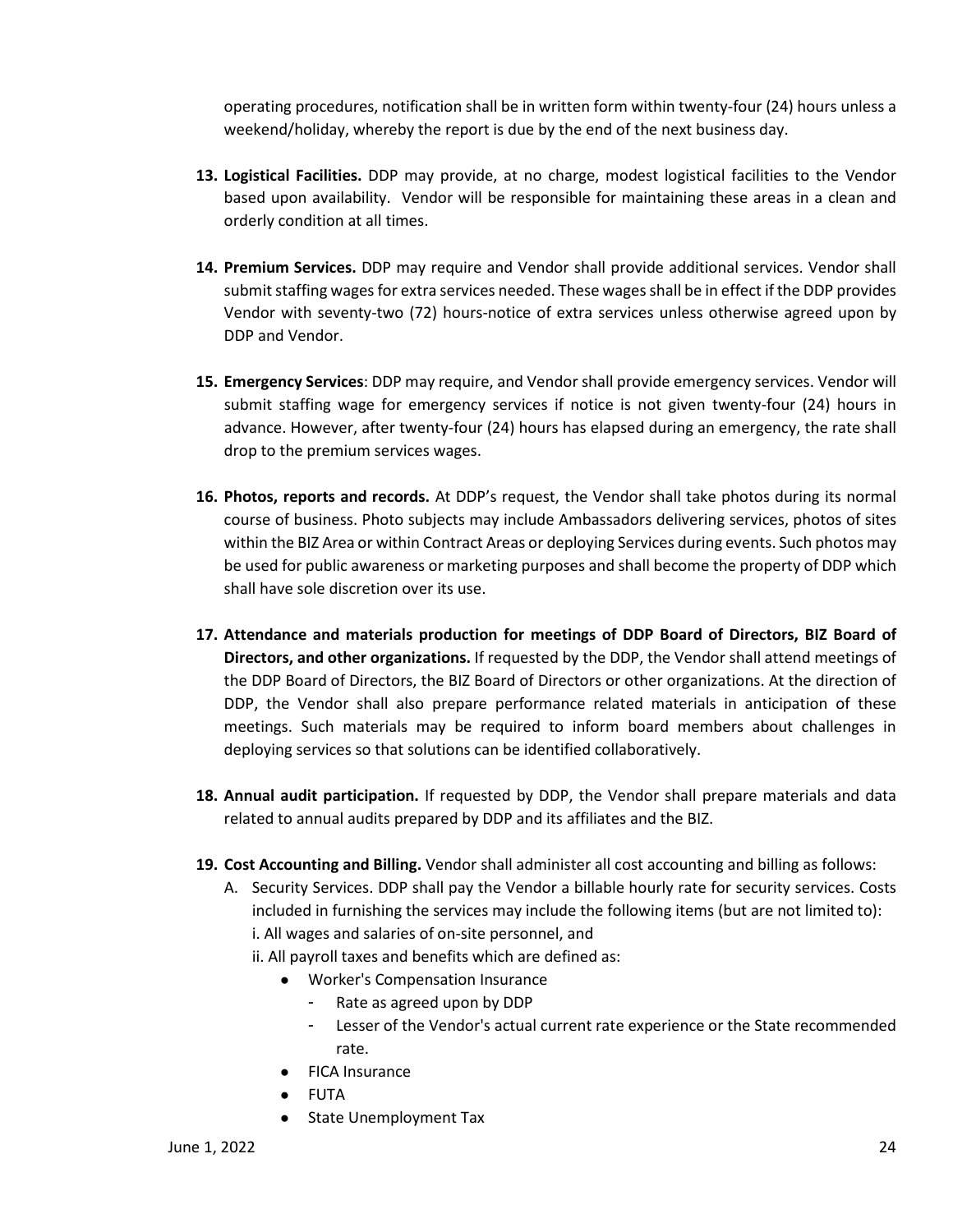- iii. In submitting payroll costs to DDP, the Payroll costs will be broken down in the following format:
	- The weekly bill shall be broken down to weekly hours expended.
	- Weekly hours expended shall consist of hours expended by each position and seniority level.
	- Each position level shall name each employee, hours expended for that week, at which rate, and total weekly billing per employee.
- B. Communications and reporting equipment.
- C. Vehicle.
- D. Supervision. Vendor shall identify an Account Manager and/or other On-Site Supervision, either within Security Services or as a separately-billed item.
- E. Other Overhead, Profit and Supervision. Vendor shall identify services with a fixed monthly fee for additional overhead, profit and supervision not included elsewhere.
- F. Requested services and equipment shall be itemized by date, location, and event as required by DDP.
- G. Except for Lighthouse Radios provided by DDP at DDP's expense, any equipment to be used by the Vendor in the performance of its duties will be procured by the Vendor utilizing any cost advantages that Vendor possesses and then the cost of the equipment will be paid by DDP. Any such equipment that is to be purchased will be mutually agreed upon in writing by the DDP and Vendor in advance of the purchase.
- H. Vendor will develop written salary/wage scales for their employees (billable fees) and submit to the DDP for approval. Under no circumstances is the DDP to be charged a rate that exceeds the established rate schedules, without DDP's prior written approval. See the "Proposal Pricing" section of this RFP.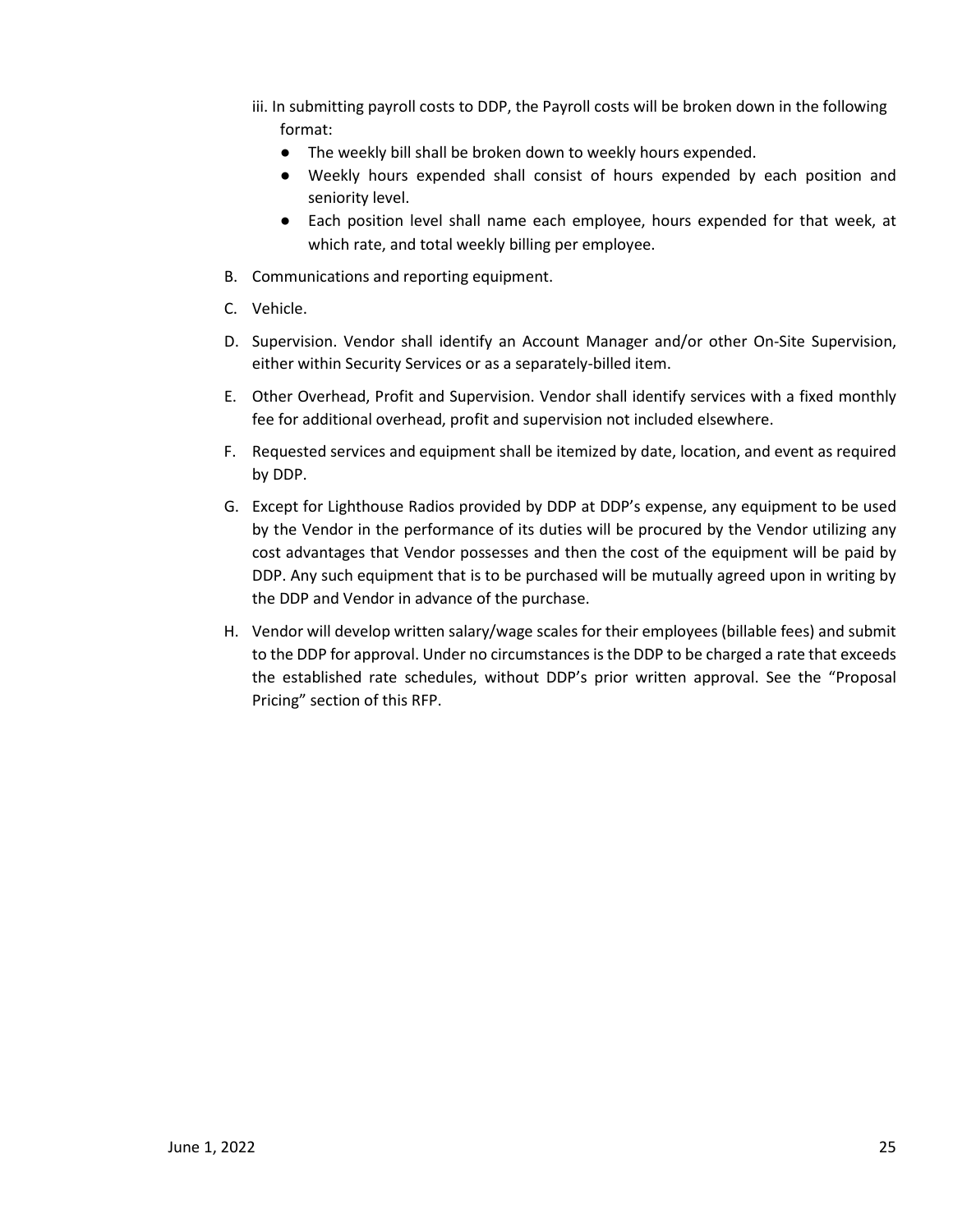# <span id="page-25-0"></span>Appendix B: Map of BIZ and Public Spaces Managed by DDP

# **Downtown Detroit Business Improvement Zone (BIZ)**

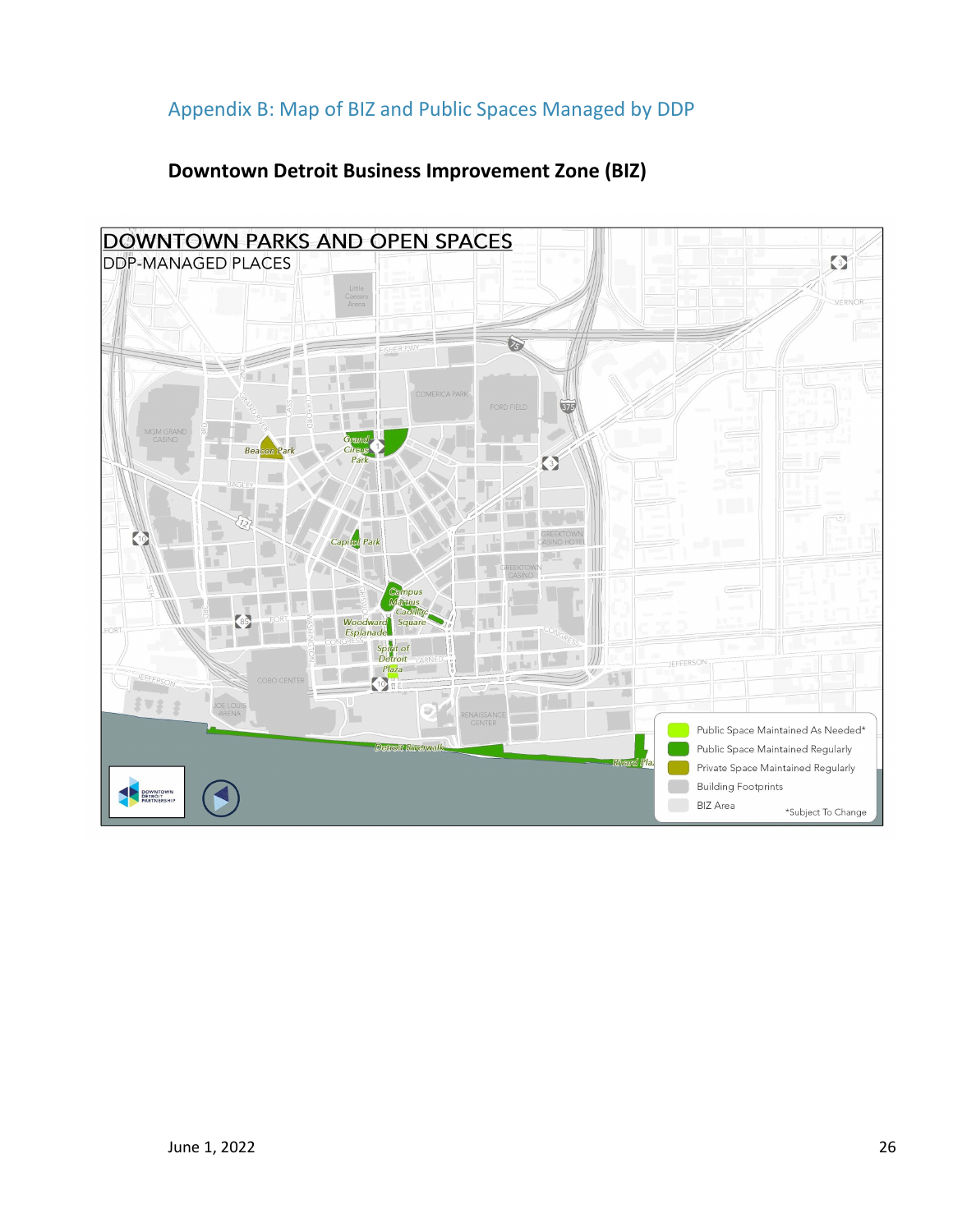# <span id="page-26-0"></span>Appendix C: Deployment Plan for Security Services

The attached plan generally represents deployment of base security services. The expected hours of service are listed in the table below which may be subject to change and does not include events. The location abbreviations are as follows:

• Beacon Park (BP)

• Grand Circus Park West (GCPW)

• Campus Martius (CM)

• Roving Patrol (Biz Mobile)

- 
- 
- Grand Circus Park East (GCPE)

| Grand              | Monday | Tuesday | Wednesday | Thursday | Friday | Saturday | <b>Sunday</b> | <b>WEEKLY</b> |
|--------------------|--------|---------|-----------|----------|--------|----------|---------------|---------------|
| <b>Circus Park</b> |        |         |           |          |        |          |               | <b>TOTAL</b>  |
| West               |        |         |           |          |        |          |               |               |
| (GCPW)BIZ          |        |         |           |          |        |          |               |               |
| <b>Mobile</b>      |        |         |           |          |        |          |               |               |
| <b>BIZ Mobile</b>  | 8.00   | 8.00    | 8.00      | 8.00     | 8.00   | 8.00     | 8.00          | 56.00         |
|                    |        |         |           |          |        |          |               |               |
| <b>BP Night</b>    | 16.00  | 16.00   | 16.00     | 16.00    | 16.00  | 16.00    | 16.00         | 112.00        |
|                    |        |         |           |          |        |          |               |               |
| <b>CM Night</b>    | 8.00   | 8.00    | 8.00      | 8.00     | 8.00   | 8.00     | 8.00          | 56.00         |
|                    |        |         |           |          |        |          |               |               |
| <b>GCPE</b>        | 8.00   | 8.00    | 8.00      | 8.00     | 8.00   | 8.00     | 8.00          | 56.00         |
| <b>Morning</b>     |        |         |           |          |        |          |               |               |
| <b>GCPE Day</b>    | 8.00   | 8.00    | 8.00      | 8.00     | 8.00   | 8.00     | 8.00          | 56.00         |
|                    |        |         |           |          |        |          |               |               |
| <b>GCPW</b>        | 8.00   | 8.00    | 8.00      | 8.00     | 8.00   | 8.00     | 8.00          | 56.00         |
| <b>Morning</b>     |        |         |           |          |        |          |               |               |
| <b>GCPW Day</b>    | 8.00   | 8.00    | 8.00      | 8.00     | 8.00   | 8.00     | 8.00          | 56.00         |
|                    |        |         |           |          |        |          |               |               |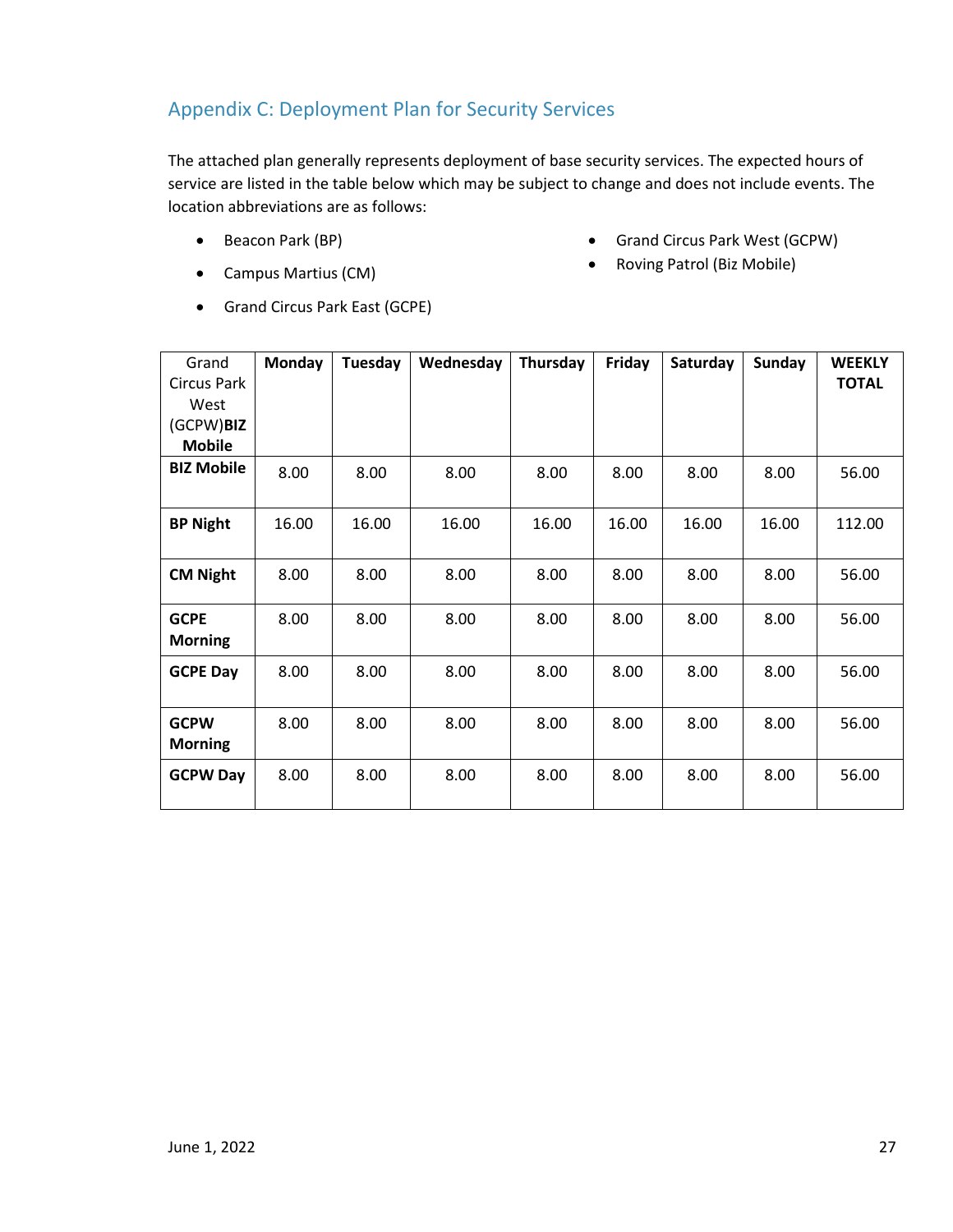# Appendix D: Draft Contract

## SERVICES.

- 1. The Client hereby engages the Contractor, and the Contractor hereby accepts such engagement, to serve as an independent contractor to provide certain security guard and related services to the Client on the terms and conditions set forth in this Agreement.
- 2. The Contractor shall provide to the Client the security guard and related services set forth on Schedule 1 (the **"Services").** Schedule 1 sets forth a detailed description of the Services that includes specific number of security officers per Park and per shift; the hours of coverage; the number of supervisory or other management personnel deployed to oversee the performance of the Services; and the current hourly rate(s) of the applicable personnel. Schedule 1 is further broken down between charges for standard or regular security guard services, charges for emergency or unscheduled services, and charges for specialized security guards to be used for special events.
- 3. Should the Client and Contractor need to modify said scope as relates to shifts, number of officers, scope or related; either party may request said modification via preferred method of communication (email/fax). Said request would not be implemented without the expressed confirmation of both parties.
- 4. Unless otherwise set forth in Schedule 1, the Contractor shall furnish, at its sole expense, the uniforms, equipment, vehicles, supplies, and other materials used by all personnel employed by it to perform the Services. The Client shall provide the Contractor with access to the Parks to the extent necessary for the performance of the Services.
- 5. The Services shall be rendered in a professional manner consistent with the highest industry practices and standards, and in a maimer that is courteous and polite to the public to the extent possible under the circumstances. All Services shall be rendered so as to comply with applicable laws, rules and regulations, including without limitation any rules or regulations promulgated for any of the Parks by the City or other lawful governmental authority.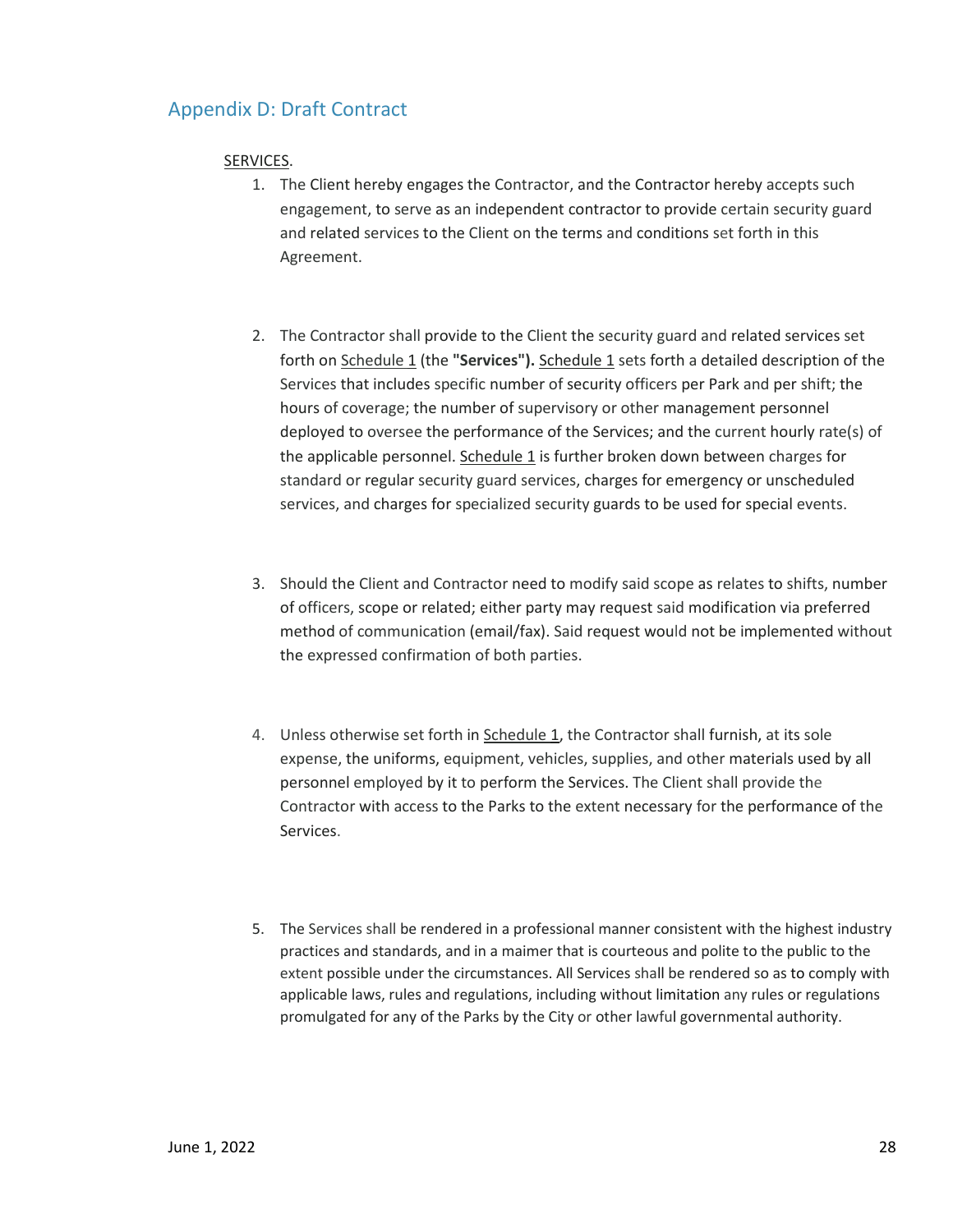- 6. In general, all security officers who patrol any of the Parks will be in standard uniforms and will patrol on foot; provided, during certain designated hours or times set forth in Schedule 1, specified personnel may patrol one or more of the park in vehicles.
- 7. The employees assigned to perform the Services shall be competent, qualified, properly trained and licensed to perform all duties or tasks associated with the Services in a manner consistent with the highest industry practices and standards. Prior to assigning employees to perform the Services, the Contractor shall perform a thorough background check, including but not limited to a criminal conviction history, on all employees and shall not assign any employee to perform the Services if any information disclosed in such background check indicates that such person may, in any way, be unfit to perform the Services in accordance with the standards applicable under this Agreement. The Contractor also shall subject all employees performing the Services to be tested for alcohol and drugs or other illegal substances prior to their being assigned to any park and shall conduct appropriate alcohol and drug testing periodically thereafter in accordance with prudent industry practices.
- 8. No security officers or other employees shall be armed with firearms or other lethal weapons while performing the Services except with the prior written consent of the Client.
- 9. The Contractor's supervisory personnel shall make periodic (but unannounced) visits to the Parks to ensure compliance by on-site security officers with all requirements relative to the Services.
- 10. The Contractor's employees shall cooperate with the Detroit Police Department and other law enforcement agencies that have authority to act in any of the Parks. Such cooperation shall include filing reports of incidents and calling in law enforcement officers for incidents or events requiring assistance from or intervention by a law enforcement officer. The Contractor's security officers shall have the transmitters or communications devices specified on Schedule 1.
- 11. Prior to commencing the Services the Contractor shall furnish to the Client copies of all licenses, pe1111its and approvals required by federal, state, or local governmental authorities for the performance of the Services by the Contractor. The Contractor shall maintain all such licenses, permits or approvals in full force and effect during the Term (as defined below) at its own expense.
- 2. TERM. The term of this Agreement shall commence as of the Effective Date and shall continue for a period of seven (7) months thereafter, unless sooner terminated in accordance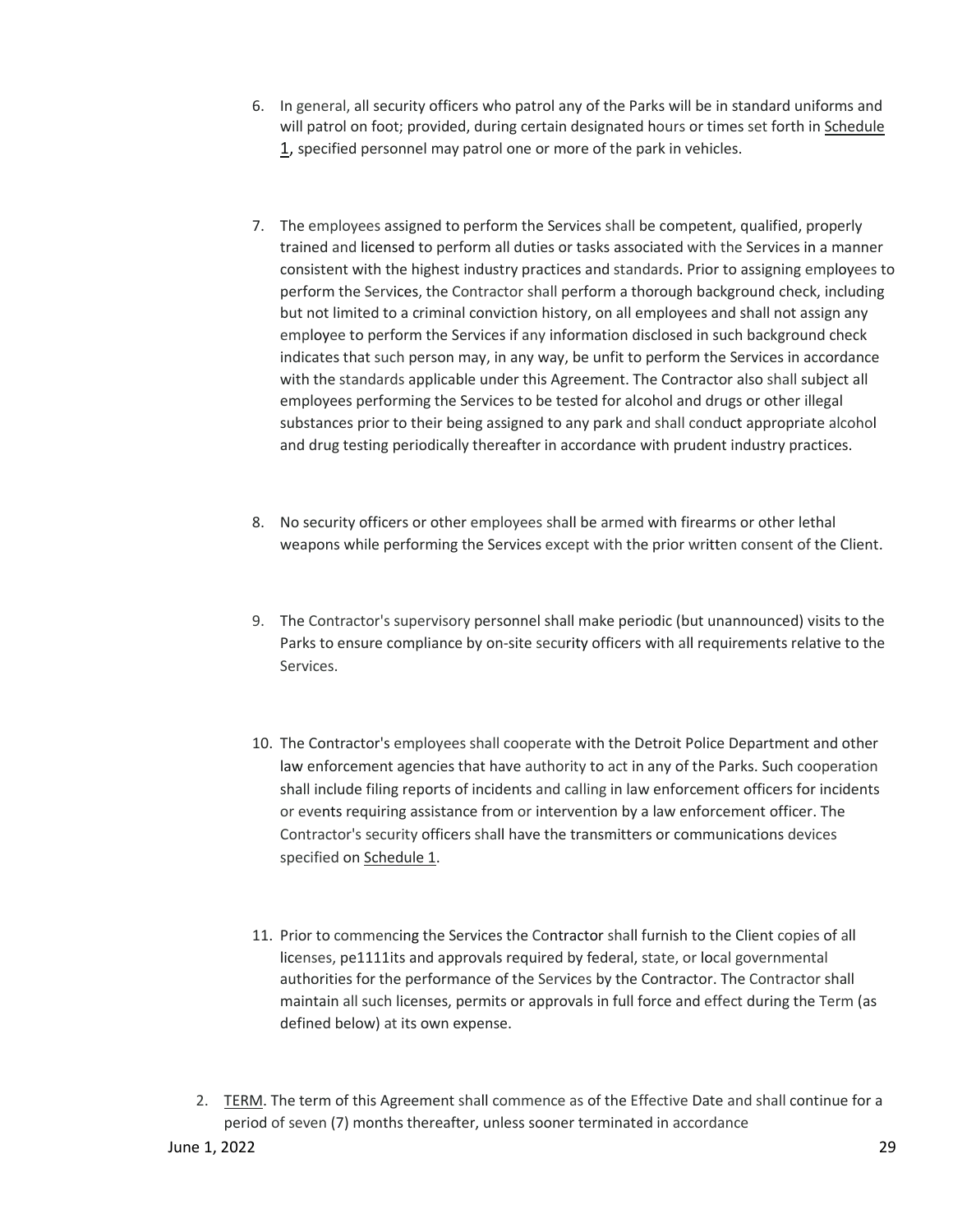with the terms of this Agreement (the **"Term").** Any extension of the Term will be subject to mutual written agreement of the parties.

## 3. FEES AND EXPENSES.

- 1. As full compensation for the Services and the rights granted to the Company in this Agreement, the Client shall pay the Contractor the fees at the hourly or other applicable rates set forth on Schedule 2 (the **"Fees").** The parties acknowledge that the Fees on Schedule 2 are broken clown between various categories, including for: (a) routine or regular security services; (b) emergency or unscheduled services; and (c) specialized security services for special events.
- 2. The Contractor is solely responsible for any travel or other costs, or expenses incurred by it or any of its employees in connection with the performance of the Services, and in no event shall the Client be obligated to reimburse the Contractor for any such costs or expenses.
- 3. The Client shall pay all undisputed Fees within thirty (30) days after the Client's receipt of a properly submitted and documented invoice.
- 4. All invoices submitted for any Fees shall set forth the hours and personnel reflected in the invoice in reasonable detail that allows the Client to verify the basis for and accuracy of the charges reflected in the invoice. The Contractor shall keep and make

available for inspection or examination by the Client all records maintained by the

•�

Contractor in connection with furnishing the Services hereunder.

#### 4. RELATIONSHIP OF THE PARTIES.

1. The Contractor is an independent contractor of the Client, and this Agreement shall not be construed to create any association, partnership, joint venture, joint employer, employee, or agency relationship between the Contractor and the Client for any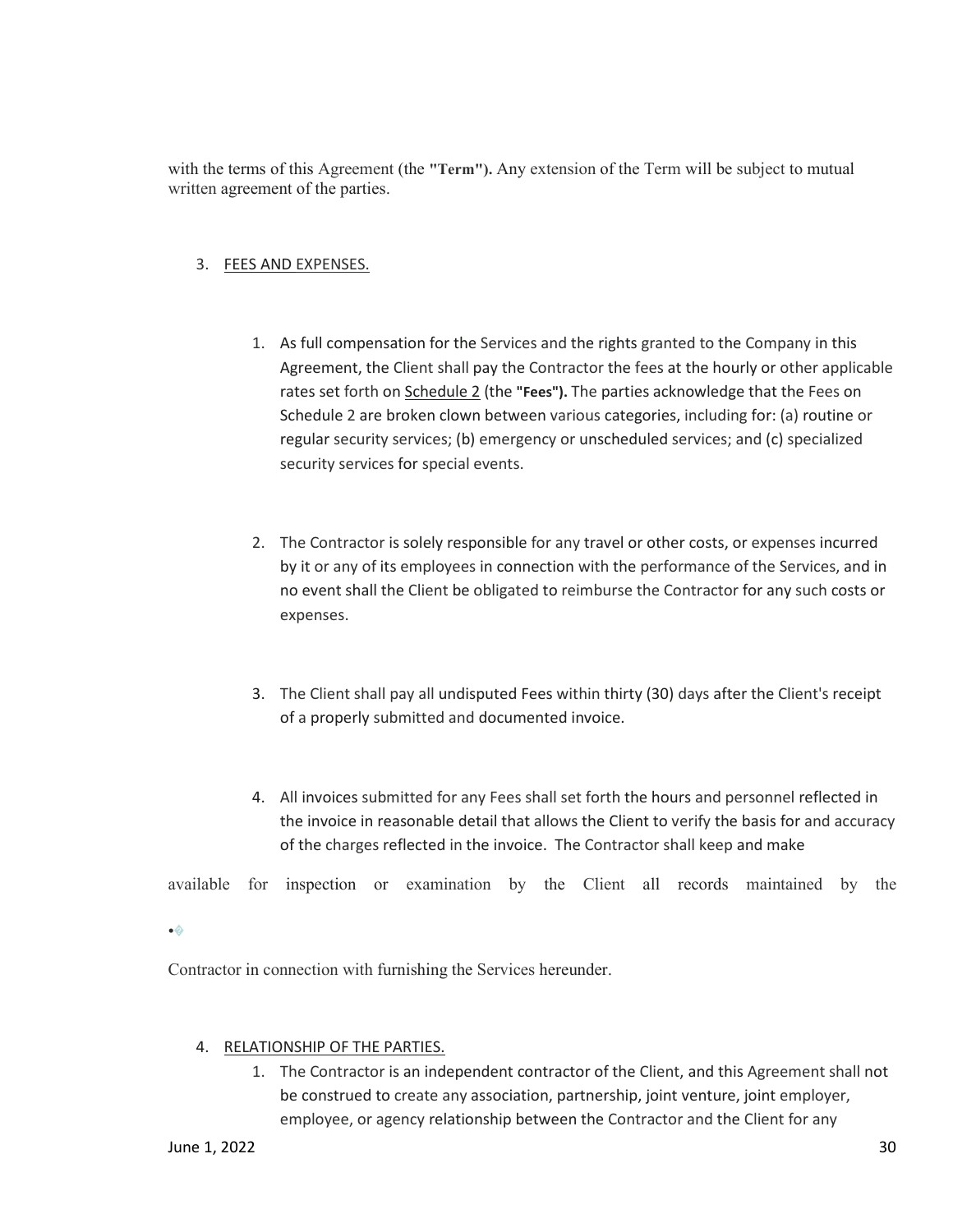purpose. The Contractor shall have no authority (and shall not hold itself out as having authority) to bind the Client in any manner and the Contractor shall not make any agreements or representations on the Client's behalf without the Client's prior written consent.

- 2. Without limiting Section 4.1 above, neither the Contractor nor any of its employees shall be eligible to participate in any paid leave, group medical, life or disability insurance, profit sharing or retirement benefits, or any other fringe benefits or benefit plans offered by the Client to its employees. The Client shall not be responsible for withholding or paying any income, payroll, Social Security, or other federal, state, or local taxes, making any unemployment insurance contributions, or obtaining worker's compensation insurance on the Contractor's behalf. The Contractor shall be responsible for, and shall indemnify the Client against, all such taxes or contributions, including penalties and interest, as well as for minimum wage, overtime, or other requirements relative to its employees. Any persons employed or engaged by the Contractor in connection with the performance of the Services shall be the Contractor's employees and the Contractor shall be fully responsible for them and indemnify the Client against any claims made by or on behalf of any such employee.
- 3. In hiring, retaining, compensating, or disciplining security guards or other personnel who perform or are to perform the Services, the Contractor shall conform with all federal, state, and local laws, and all rules, regulations, executive orders, or other legal requirements relative to employment that are imposed by any applicable federal, state, or local governmental authority. Without limiting the generality of the foregoing, the Contractor shall comply with the Federal Civil Rights Act, the Fair Labor Standards Act, the Americans with Disabilities Act, the Age Discrimination in Employment Act, the Family and Medical Leave Act, and the Labor Management Relations Act.
- 4. The Contractor shall have the right to select the security officers or other employees who perform the Services. The Contractor shall be solely responsible for issuing instructions to, training and supervising its security officers or other employees, and to control the method or means by which they perform the duties assigned to them by the Contractor. The Client reserves the right to require the Contractor to remove or transfer to a location other than the Parks any security officer or employee whom the Client has determined in good faith to have engaged in improper conduct, to be unqualified, or to otherwise impose a hazard or threat.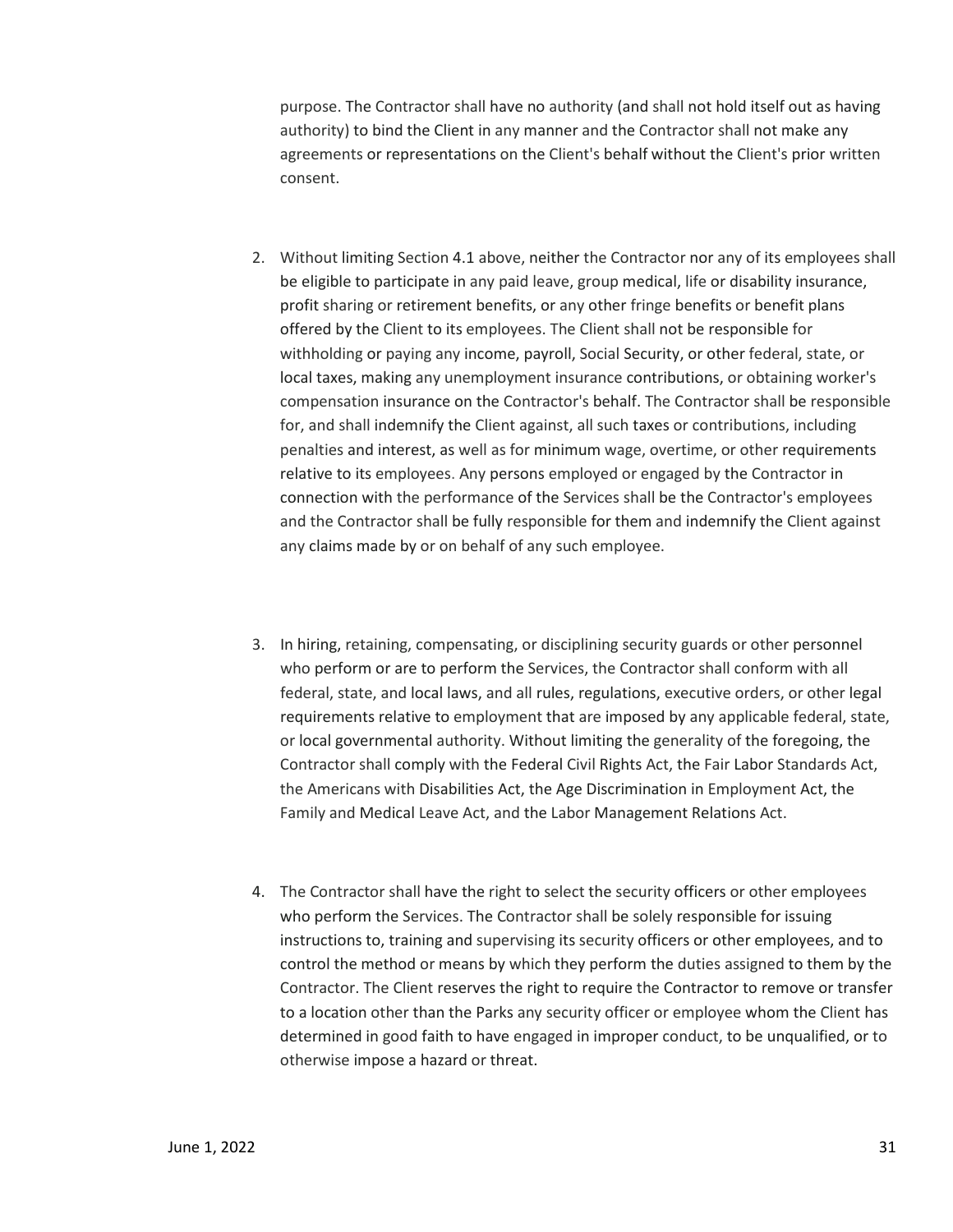5. In executing this Agreement the Contractor acknowledges that it has received a copy of the City Park Management Agreement; that the provisions of the City Park Management Agreement shall apply to the Contractor; and that the Contractor agrees to be bound by the terms of the City Park Management Agreement insofar as such terms are applicable to the Services or the Contractor.

## 5. CONFIDENTIALITY.

- 1. The Contractor acknowledges that it may have access to information that is treated as confidential and proprietary by the Client, its affiliates (including Downtown Detroit Partnership, Inc.) or the City, including, without limitation, the existence and terms of this Agreement and information pertaining to operations of the Client or the City, and information regarding donors, sponsors and financial information with respect to the Client or the Parks, in each case whether spoken, written, printed, electronic or in any other form or medium (collectively, the **"Confidential Information").** The Contractor agrees to: (a) treat all Confidential Information as strictly confidential; (b) to not disclose Confidential Information or permit **it** to be disclosed, in whole or part, to any third party without the prior written consent of the Client in each instance; and (c) to not use any Confidential Information for any purpose except as required in the performance of the Services. The Contractor shall notify the Client immediately in the event it becomes aware of any loss or disclosure of any Confidential Information or other breach of its obligations under this Section.
- 2. Confidential Information shall not include information that: (a) is or becomes generally available to the public other than through the Contractor's breach of this Agreement; or (b) is communicated to the Contractor by a third party that had no confidentiality obligations with respect to such information.
- 3. Nothing herein shall be construed to prevent disclosure of Confidential Information as may be required by applicable law or regulation, or pursuant to the valid order of a court of competent jurisdiction or an authorized government agency, provided that the disclosure does not exceed the extent of disclosure required by such law, regulation, or order. The Contractor agrees to provide written notice of any such order to an authorized officer of the Client within twenty-four (24) hours of receiving such order, but in any event sufficiently in advance of making any disclosure to permit the Client to contest the order or seek confidentiality protections, as determined in the Client's sole discretion.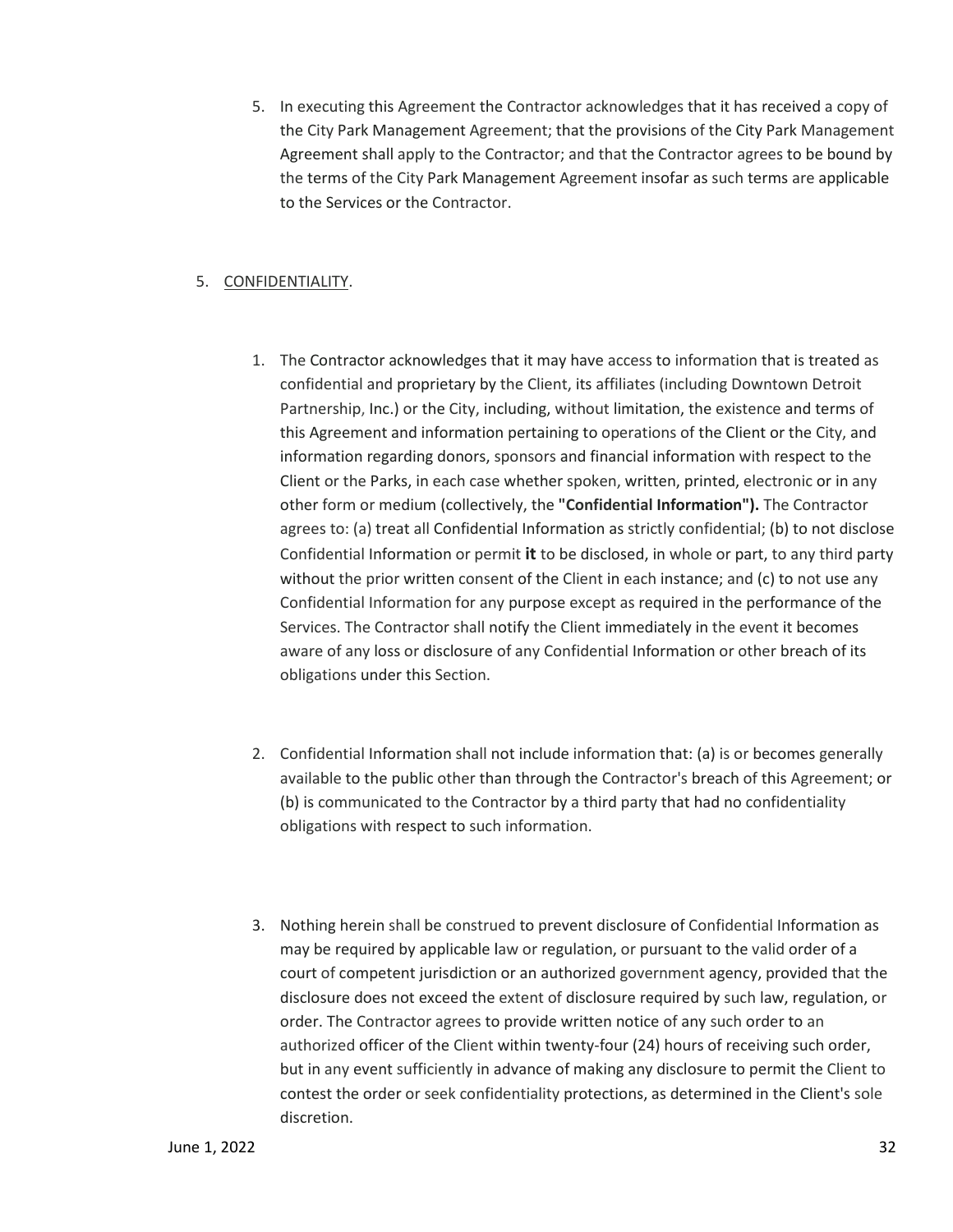#### 6. REPRESENTATIONS AND WARRANTIES.

- 1. The Contractor represents and warrants to the Client that:
	- 1.The Contractor has the right to enter into this Agreement, to grant the rights granted herein and to perform fully all of its obligations in this Agreement;
	- 2.The Contractor's entering into this Agreement with the Client and its performance of the Services do not and will not conflict with, or result in any breach or default under, any other agreement to which the Contractor is subject;
	- 3.The Contractor has the required skill, experience, and qualifications to perform the Services in accordance to the standards set forth in this Agreement and shall perform the Services in accordance with the standards set forth in this Agreement. The Contractor shall devote sufficient resources to ensure that the Services are performed in a timely and reliable manner; and
	- 4.All Services shall be performed by the Contractor in compliance with all applicable federal, state, and local laws, rules and regulations.
- 2. The Client hereby represents and warrants to the Contractor that:
	- 1.it has the full right, power, and authority to enter into this Agreement and to perform its obligations hereunder; and
	- 2.the execution of this Agreement by its representative whose signature is set forth at the end hereof has been duly authorized by all necessary corporate action.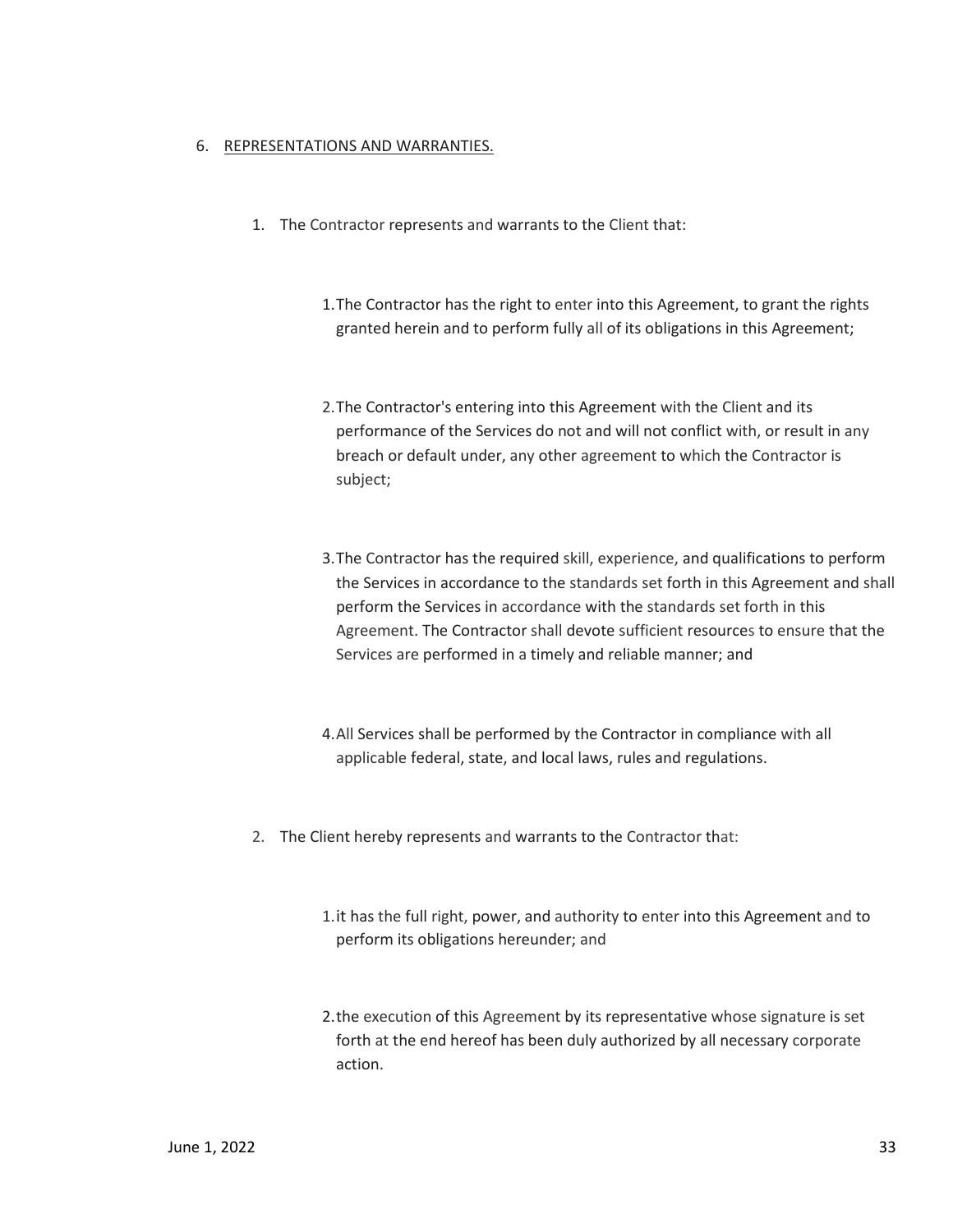## 7. INDEMNIFICATION.

1. The Contractor shall defend, indemnify and hold harmless the Client, its affiliates (including Downtown Detroit Partnership, Inc.), the Downtown Detroit Business Improvement Zone and the City, and their respective officers, directors, departments, employees, representatives, agents, successors and assigns (each an **"Indemnified Party"** and collectively, the **"Indemnified Parties"),** from and against all claims, demands, suits, actions, expenses, judgments, obligations, damages, charges, losses and liabilities, deficiencies, actions, judgments, interest, awards, penalties, fines, costs, or expenses of whatever kind (including without limitation the fees and expenses for attorneys, expert

witnesses and consultants) that may be imposed upon, incurred by, or asserted against arising out of or resulting from:

- 1.any negligent or tortious act, error, or omission attributable in whole or in part to the Contractor;
- 2.any failure by the Contractor to perform its obligations, either express or implied, under this Agreement;
- 3.bodily injury, death of any person, or damage to real or tangible, personal or intellectual property resulting from the Contractor's negligence or wrongful acts or omissions; and
- 4.any breach of any of the Contractor's representations, warranties or obligations under this Agreement.

Notwithstanding the foregoing, the indemnification obligation set forth above shall not include any claims, demands, judgments, suits, actions, expenses, losses or liabilities, including costs and attorney's fees, which are caused solely by the negligence of the Indemnified Party (other than the City) seeking to enforce such obligation.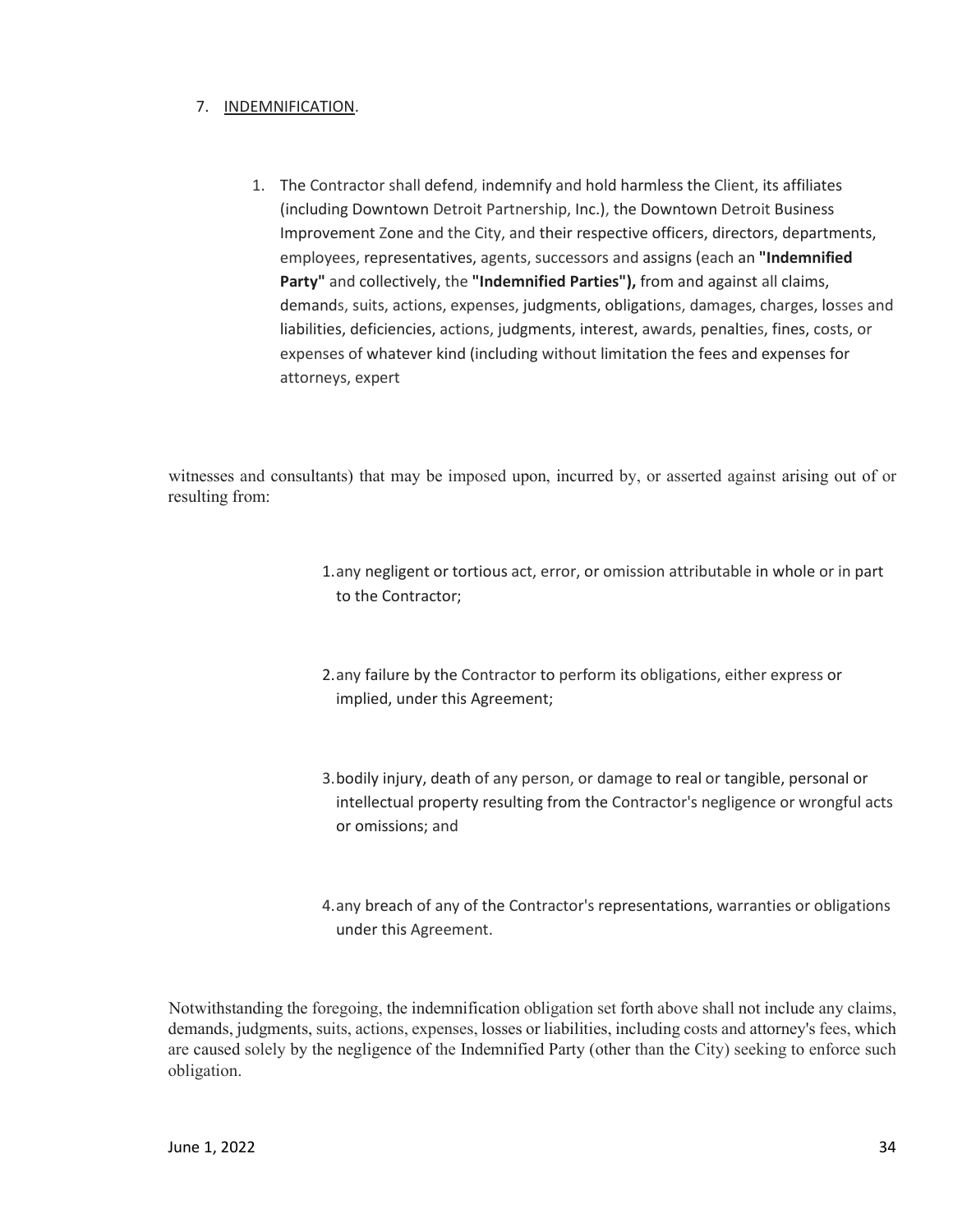2. The Client may satisfy any obligation under such indemnity (in whole or in part) by way of deduction from any payment due to the Contractor.

## 8. TERMINATION.

- 1. The Client may terminate this Agreement without cause or reason upon thirty
- 1. days' written notice to the other party. In the event of termination pursuant to this Section, the Client shall pay the Contractor on a pro-rata basis any Fees then due and payable for any Services completed up to and including the effective date of such termination.

The Client may terminate this Agreement, effective immediately upon written notice to the Contractor, if the Contractor materially \_breaches this Agreement, and such breach is incapable of cure, or with respect to a material breach capable of cure, the Contractor does not cure such breach within ten (10) days after receipt of written notice of such breach upon expiration or termination of this Agreement for any reason, or at any other time upon the Client's written request, the Contractor shall promptly:

- 1. deliver to the Client all tangible documents and materials (and any copies) containing, reflecting, incorporating, or based on the Confidential Information;
- 2. permanently delete all of the Confidential Information from its computer systems; and
- 3. certify in writing to the Client that it has complied with the requirements of this Section.
- 2. The terms and conditions of Sections 7.1, 9.1, 9.2, 9.3 and this 9.4 shall survive the expiration or termination of this Agreement.
- 9. ASSIGNMENT. The Contractor shall not assign any rights, or delegate or subcontract any obligations, under this Agreement without the Client's prior written consent. Any assignment in violation of the foregoing shall be null and void. The Client may assign its rights and obligations under this Agreement at any time. Subject to the limits on assignment stated above, this Agreement will inure to the benefit of, be binding on, and be enforceable against each of the parties hereto and their respective successors and assigns.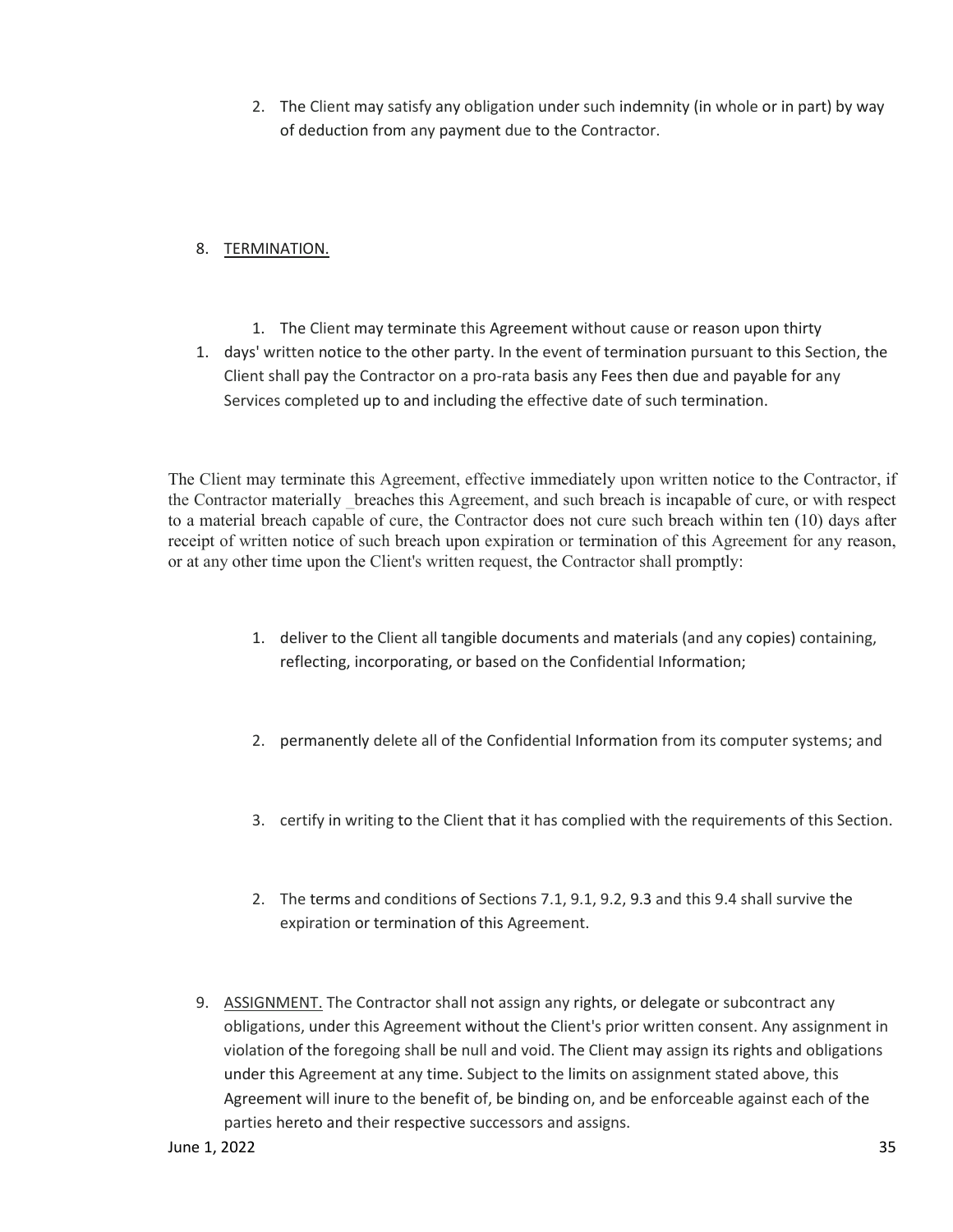#### 10. MISCELLANEOUS.

- 1. All notices, requests, consents, claims, demands, waivers, and other communications hereunder (each, a **"Notice")** shall be in writing and addressed to the party at the addresses set forth on the first page of this Agreement (or to such other address that may be designated by the receiving party from time to time in accordance with this Section). All Notices shall be delivered by personal delivery, nationally recognized overnight courier (with all fees prepaid), facsimile or email (with confirmation of transmission) to the facsimile number or e-mail address of the person executing this Agreement on behalf of the party to which notice is being given, or certified or registered mail (in each case, return receipt requested, postage prepaid). Except as otherwise provided in this Agreement, a Notice is effective only if (a) the receiving party has received the Notice, or (b) the party giving the Notice has complied with the requirements of this Section.
- 2. This Agreement, together with any other documents incorporated herein by reference and related Schedules, constitute the sole and entire agreement of the parties to this Agreement with respect to the subject matter contained herein, and supersedes all prior and contemporaneous understandings, agreements, representations, and warranties, both written and oral, with respect to such subject matter.
- 3. This Agreement may only be amended, modified or supplemented by an agreement in writing signed by each party. Any of the terms hereof may be waived only by a written document signed by the party waiving compliance with the term.
- 4. This Agreement shall be governed by and construed in accordance with the internal laws of the State of Michigan without giving effect to any choice or conflict of law provision or rule. Each party irrevocably submits to the exclusive jurisdiction and venue of the federal and state courts located in the County of Wayne in any legal suit, action, or proceeding arising out of or based upon this Agreement or the Services provided hereunder.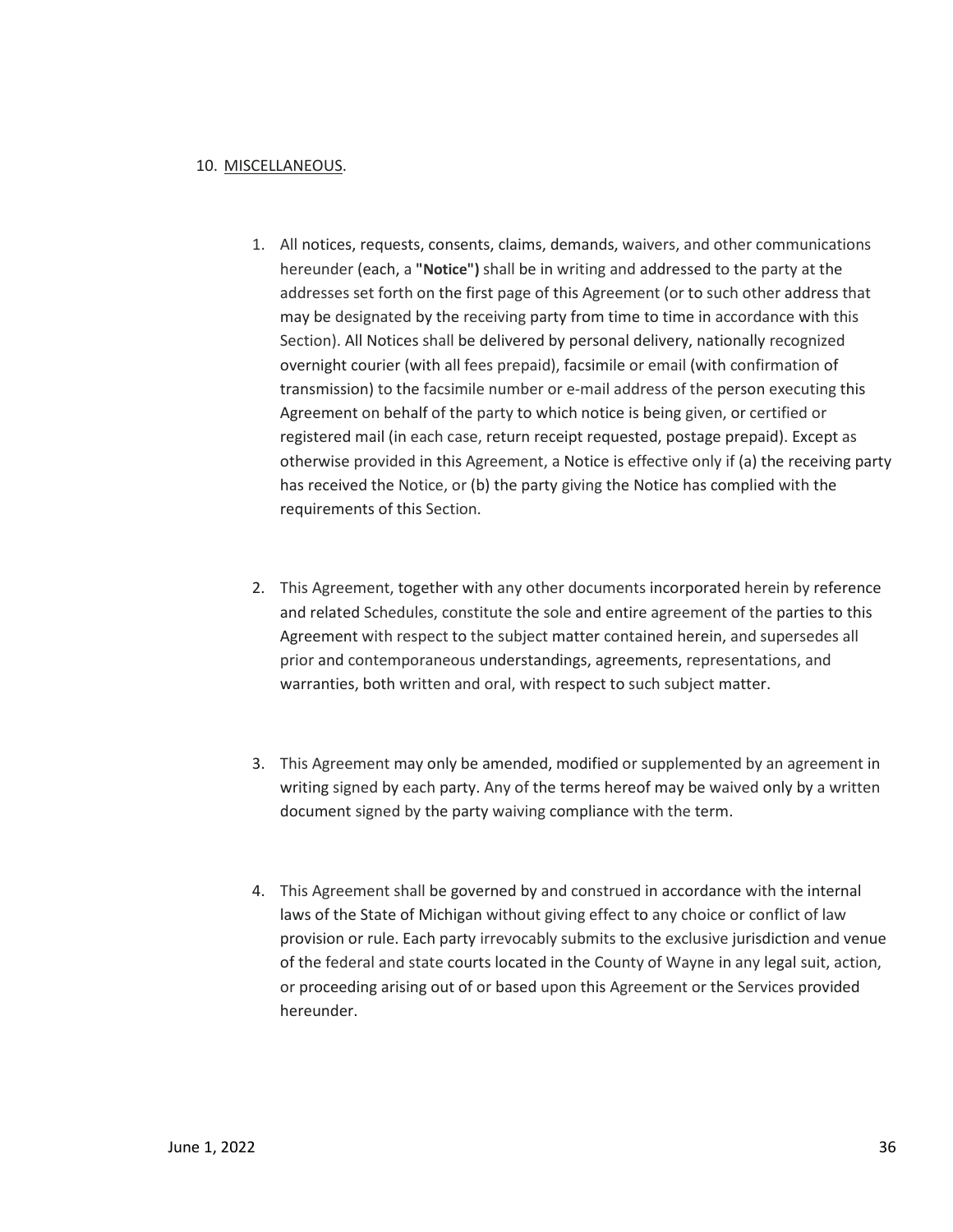- 5. The failure of the Client to enforce any provision of this Agreement on one or more occasions shall not be construed as a waiver of the right of the Client to enforce such provision in the future.
- 6. If any term or provision of this Agreement is invalid, illegal, or unenforceable in any jurisdiction, such invalidity, illegality or unenforceability shall not affect any other term or provision of this Agreement or invalidate or render unenforceable such term or provision in any other jurisdiction.
- 7. This Agreement may be executed in multiple counterparts and by facsimile signature, each of which shall be deemed an original and all of which together shall constitute one instrument.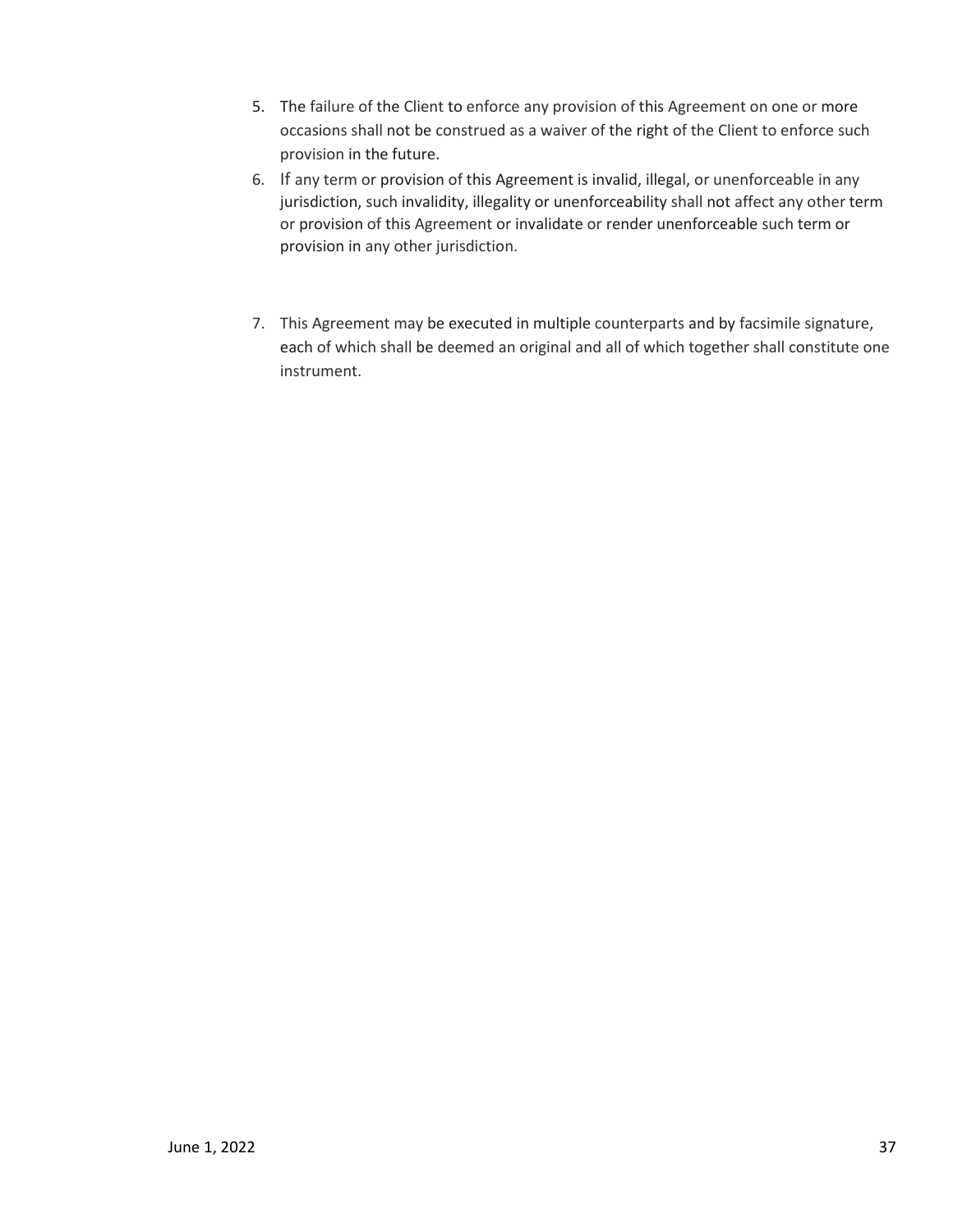# **Appendix E: Insurance**

#### **Insurance and Indemnification**

The Vendor and all Approved Subcontractors shall carry and maintain, during the Term, the following Insurance Issued by insurance companies authorized to provide insurance and in good standing in the State of Michigan:

| <b>TYPE</b>                                                                                                                                                                             | <b>AMOUNT</b>                  |
|-----------------------------------------------------------------------------------------------------------------------------------------------------------------------------------------|--------------------------------|
| A. Workers' Compensation                                                                                                                                                                | Statutory                      |
| Employers' Liability                                                                                                                                                                    | \$500,000/\$500,000/\$500,000  |
| B.Commercial General (public) Liability Insurance                                                                                                                                       |                                |
| a. General Aggregate limit                                                                                                                                                              | \$2,000,000                    |
| b. Products & Completed Operations limit                                                                                                                                                | \$2,000,000                    |
| c. Personal & Advertising Injury limit                                                                                                                                                  | \$1,000,000                    |
| d. Each Occurrence limit                                                                                                                                                                | \$1,000,000                    |
| The above insurance to include coverage for the following: Premises/Operations,<br>Independent Contractors, Products/Completed Operations, Personal Injury and Contractual<br>liability |                                |
| C.Broad form property damage, to include fire<br>legal liability                                                                                                                        | \$50,000 per occurrence        |
| D.Business Automobile Liability                                                                                                                                                         |                                |
| a. Owned/leased vehicles                                                                                                                                                                | Combined Single Limit (CSL) of |
|                                                                                                                                                                                         | \$1,000,000                    |
| b. Non-owned vehicles                                                                                                                                                                   |                                |
| c. Hired vehicles                                                                                                                                                                       |                                |
| E.Umbrella Coverage                                                                                                                                                                     | \$5,000,000                    |